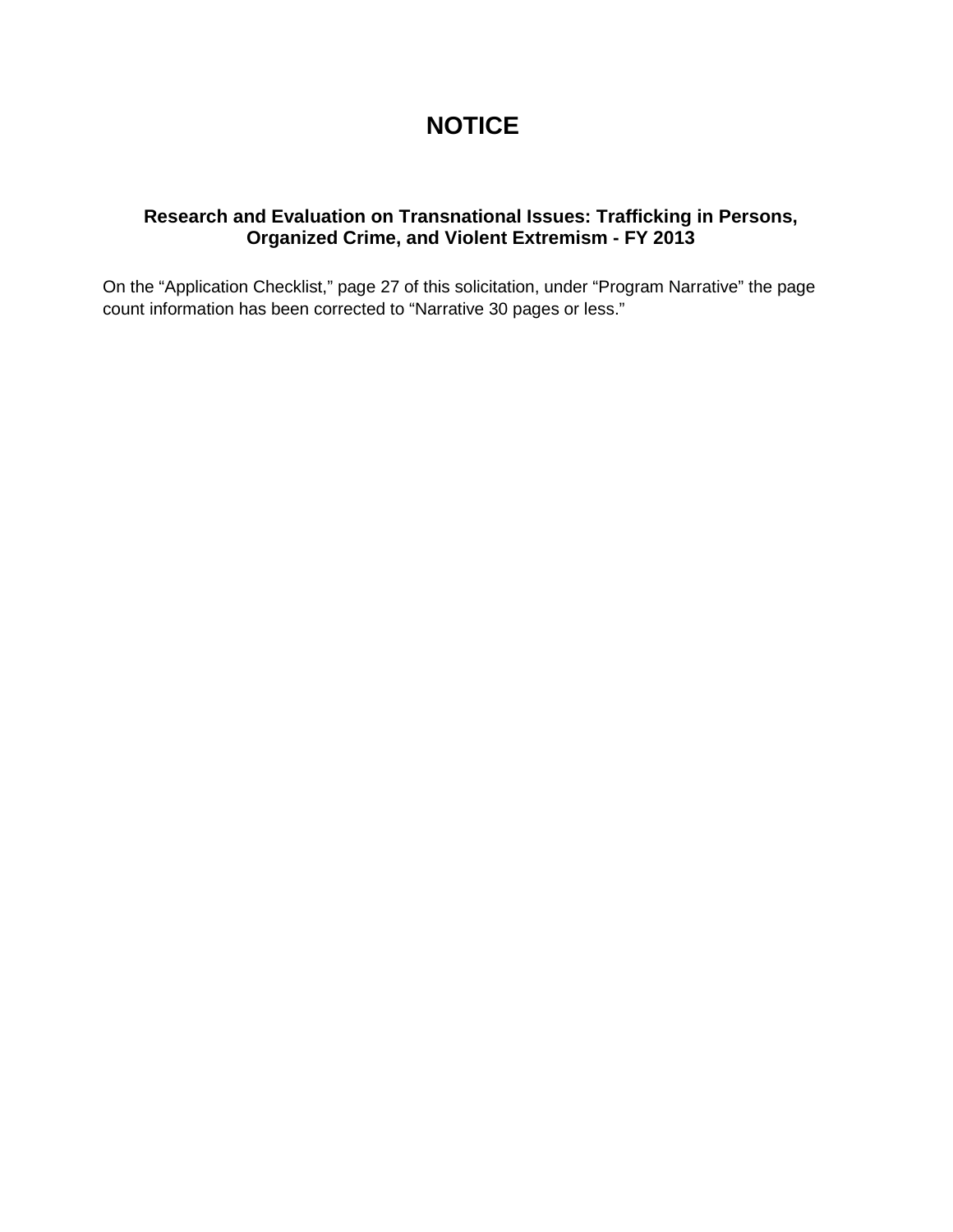The [U.S. Department of Justice](http://www.usdoj.gov/) (DOJ), [Office of Justice Programs](http://www.ojp.usdoj.gov/) (OJP), [National Institute of](http://www.nij.gov/)  [Justice](http://www.nij.gov/) (NIJ) is seeking applications for funding research and evaluation projects that support Federal, State, local, and tribal criminal justice agencies in meeting the challenges posed to them by transnational issues such as transnational organized crime, trafficking in persons, and radicalization to violent extremism. This program furthers the Department's mission by sponsoring research to provide objective, independent, evidence-based knowledge and tools to meet the challenges of crime and justice, particularly at the State and local levels.

# **Research and Evaluation on Transnational Issues: Trafficking in Persons, Organized Crime, and Violent Extremism**

# **Eligibility**

In general, NIJ is authorized to make grants to, or enter into contracts or cooperative agreements with, States (including territories), units of local government (including federally recognized Indian tribal governments as determined by the Secretary of the Interior), nonprofit and for-profit organizations (including tribal nonprofit and profit organizations), institutions of higher education (including tribal institutions of higher education), and certain qualified individuals. For-profit organizations must agree to forgo any profit or management fee. Foreign governments, foreign organizations, and foreign institutions of higher education are not eligible to apply.

NIJ may elect to make awards for applications submitted under this solicitation in future fiscal years, dependent on the merit of the applications and on the availability of appropriations.

# **Deadline**

Applicants must register with **Grants.gov** prior to submitting an application. (See "How to Apply," page 23.) All applications are due by 11:59 p.m. eastern time on **June 5, 2013**. (See "Deadlines: Registration and Application," page 3.)

# **Contact Information**

For technical assistance with submitting an application, contact the Grants.gov Customer Support Hotline at 800-518-4726 or 606–545–5035, or via e-mail to [support@grants.gov.](mailto:support@grants.gov)

**Note:** The [Grants.gov](http://www.grants.gov/applicants/apply_for_grants.jsp) Support Hotline hours of operation are 24 hours a day, 7 days a week, except federal holidays*.*

For assistance with any other requirements of this solicitation, contact John T. Picarelli*,*  Program Manager for Transnational Issues*,* by telephone at (202) 307-3213*,* or by e-mail at [john.picarelli@usdoj.gov.](mailto:john.picarelli@usdoj.gov)

Grants.gov number assigned to this announcement: NIJ-2013-3457

Release date: March 18, 2013

SL001066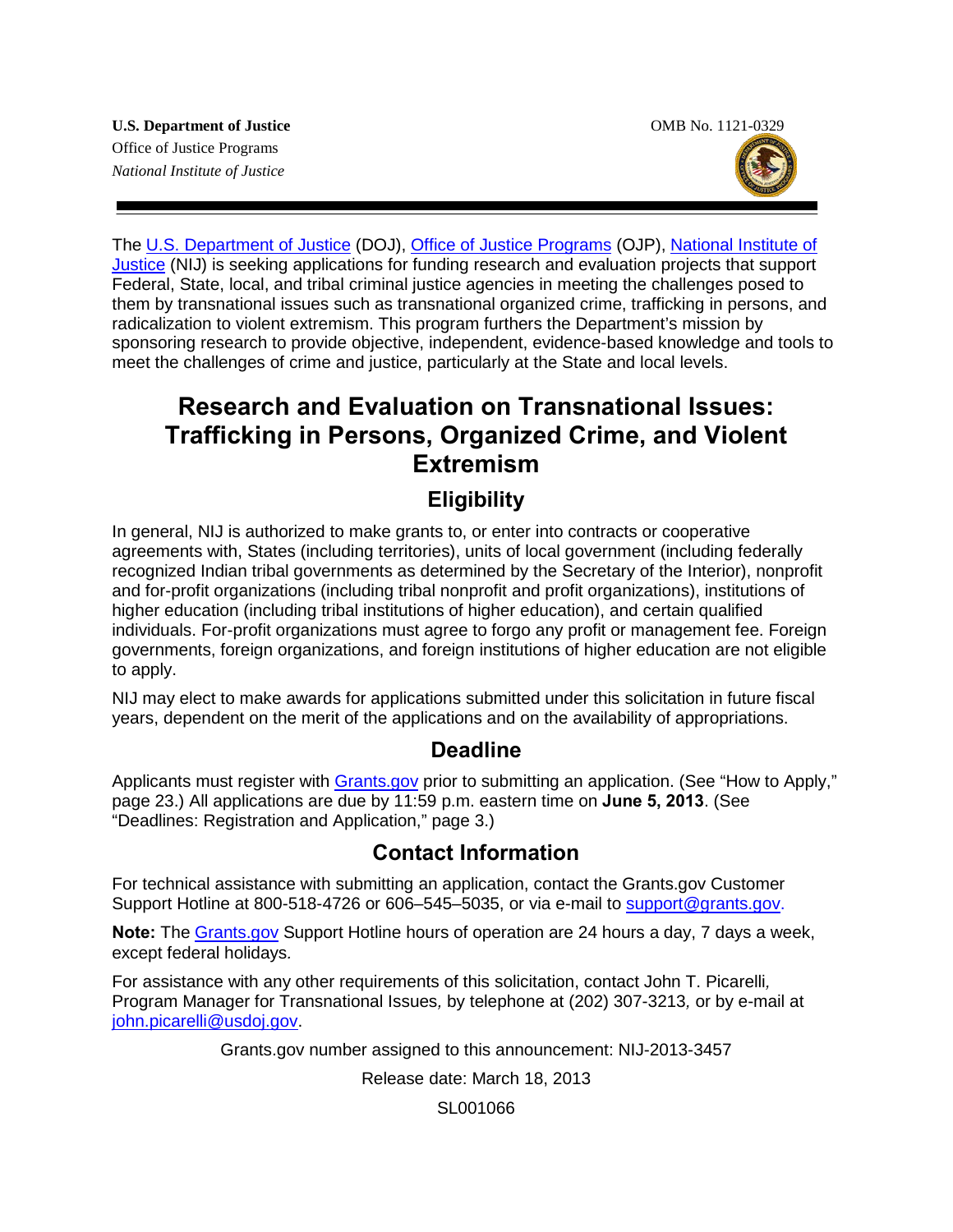| Information to Complete the Application for Federal Assistance (SF-424) 12 |  |
|----------------------------------------------------------------------------|--|
|                                                                            |  |
|                                                                            |  |
|                                                                            |  |
|                                                                            |  |
|                                                                            |  |
|                                                                            |  |
|                                                                            |  |
|                                                                            |  |
|                                                                            |  |
|                                                                            |  |
|                                                                            |  |
|                                                                            |  |
|                                                                            |  |

# **Contents**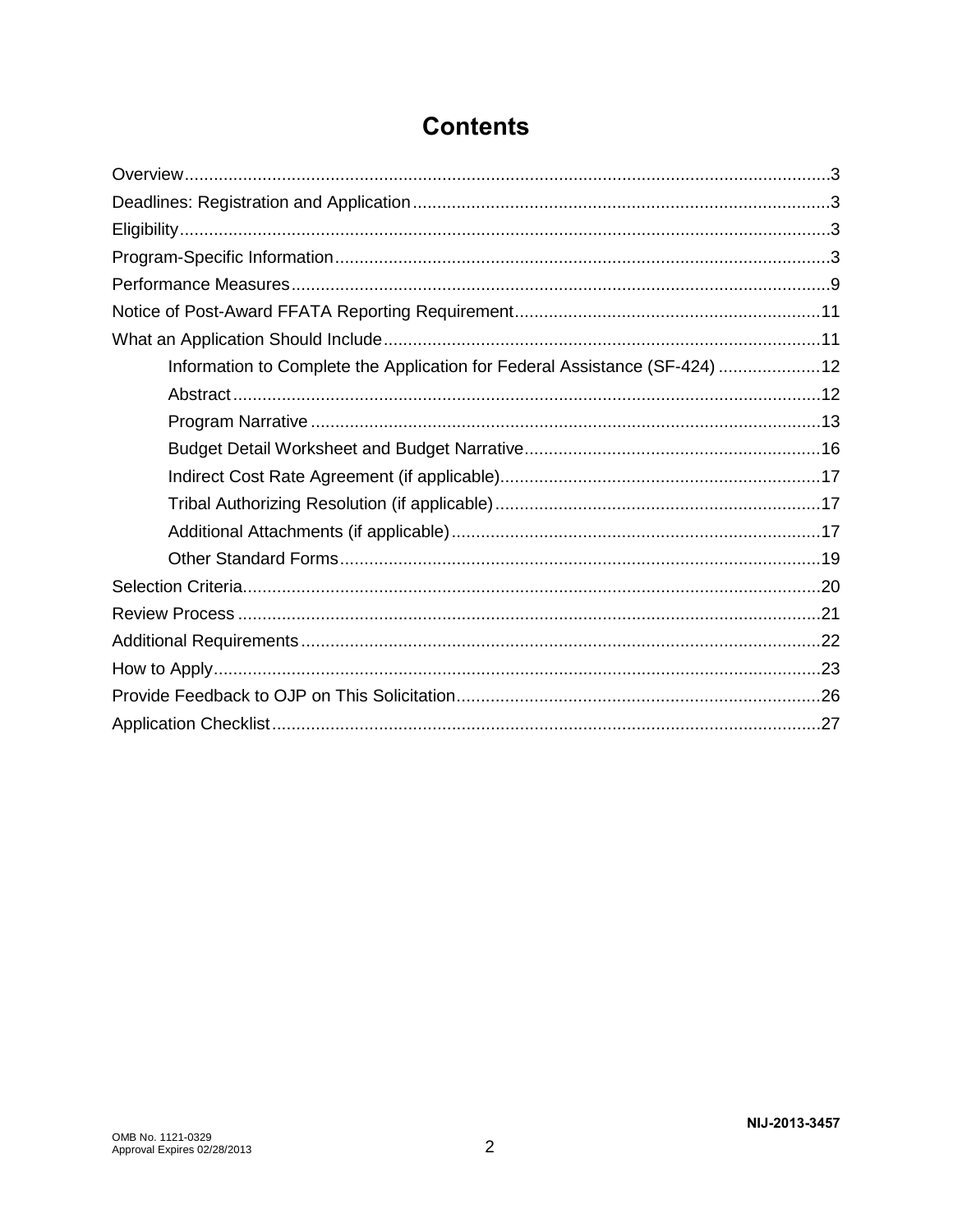# **Research and Evaluation on Transnational Issues: Trafficking in Persons, Organized Crime, and Violent Extremism (CFDA No. 16.560)**

# **Overview**

NIJ seeks research and evaluation applications on the phenomenon of transnational crime issues. Transnational crime issues leverage geopolitical changes, globalization, and the information technology revolution to transcend sovereign borders and impact numerous countries simultaneously. This research will supplement work already underway at NIJ on three separate topics—trafficking in persons, transnational organized crime, and radicalization to violent extremism. The goal of this solicitation is to provide the information and evidence-based practices that State, local, and tribal criminal justice agencies need to secure their communities against transnational crimes. Proposals should develop and analyze information and data that have clear implications for criminal justice in the following focus areas: (1) transnational offenders, (2) similarities and differences between organized crime and violent extremist groups, (3) measurement of transnational organized crime and trafficking in persons, and (4) evaluations of efforts to reduce demand for transnational organized crime and/or trafficking in persons.

**Authorizing Legislation:** Title I of the Omnibus Crime Control and Safe Streets Act of 1968 (sections 201 and 202**)**

# **Deadlines: Registration and Application**

Applicants must register with Grants.gov in order to submit an application. OJP encourages applicants to **register several weeks before** the application submission deadline. In addition, OJP urges applicants to submit applications 72 hours prior to the application due date. The deadline to apply for funding under this announcement is 11:59 p.m. eastern time on **June 5, 2013***.* See "How to Apply" on page 23 for details.

# **Eligibility**

Refer to the title page for eligibility under this program.

# **Project-Specific Information**

A new class of issues challenging traditional law enforcement responses to crime has arisen from the turbulence in contemporary global affairs. The end of the Cold War geopolitical structure, the next turn of globalization, and the information technology revolution have changed the economic, political, and social relations within and among countries.

What were once traditional and largely domestic criminal justice enterprises are now leveraging these geopolitical changes to operate transnationally; that is, they transcend sovereign borders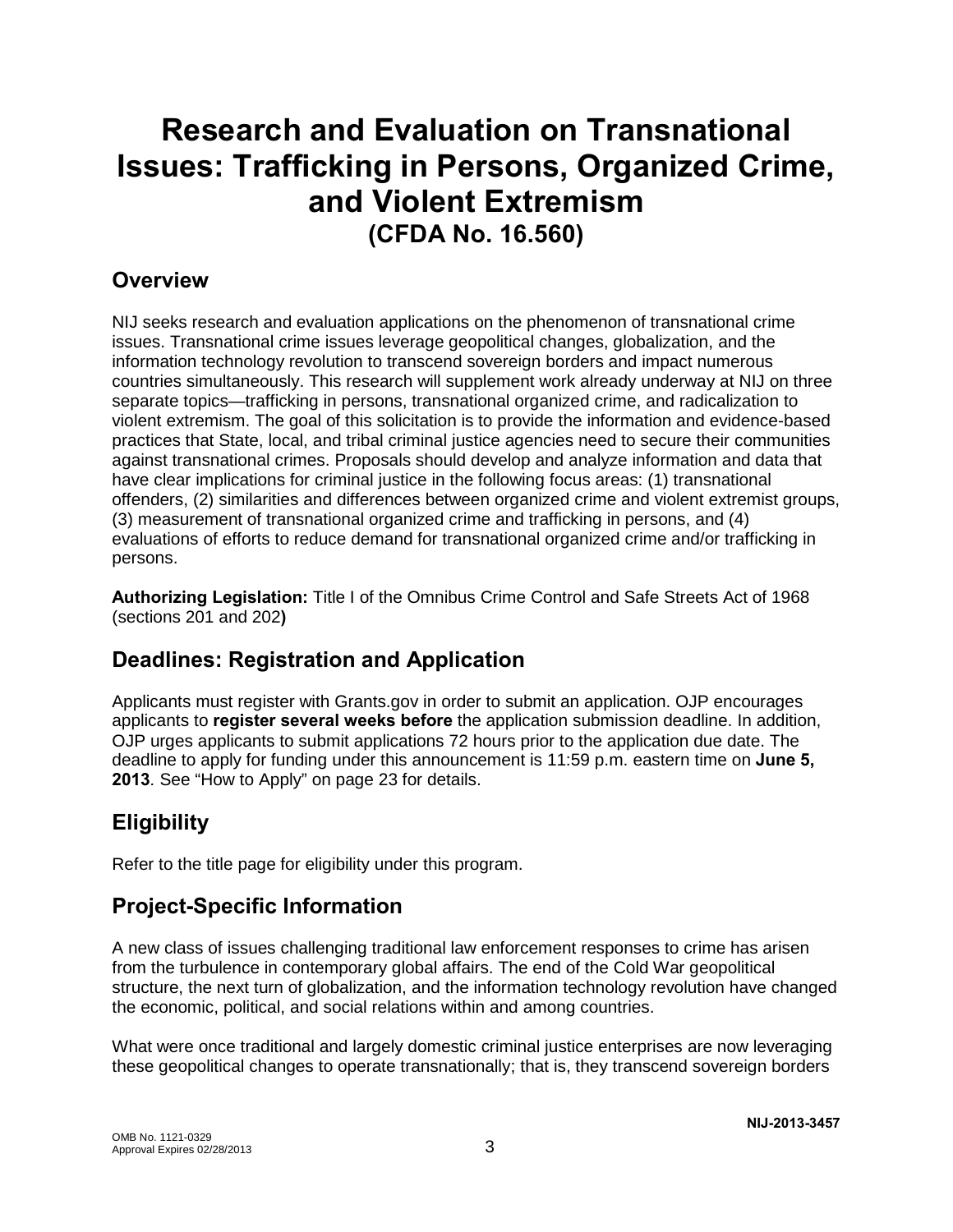and impact numerous countries simultaneously. Crime groups that once focused on domestic rackets in specific cities or regions now participate in and sometimes manage global illicit markets that span numerous borders. The campaigns of terror groups have steadily moved from local to global and now focus on targeting numerous countries to secure ideological goals. Gangs like MS-13 and 18<sup>th</sup> Street, for example, operate across national borders, and their members often think of their "nationality" as being part of the gang. Hate groups share their ideological markers online and link with like-minded individuals around the globe. Trafficking organizations recruit men and women from numerous countries for enslavement in the United States, and cyberspace has opened an entirely new milieu to criminals that organize online from numerous countries simultaneously.

Recognizing these challenges, in 1998 NIJ first began research and evaluation on transnational issues that impacted U.S. criminal justice agencies at all levels of government in the United States. Three research portfolios in particular emerged, each focused on transnational issues: organized crime, human trafficking, and terrorism. The portfolios operate independently of each other, but have synergies across the substantive areas given their transnational substance. For example, each of these portfolios includes projects that describe criminal groups and how they operate, as well as evaluate evidence-based programs in these arenas. In this solicitation, NIJ is combining these previously separate solicitations into one project to leverage these common areas of overlap (see Goals and Deliverables below).

#### **Definitions and Scope**

While applicants are encouraged to use comparative approaches in their applications where warranted, applications must focus their findings on how transnational issues occur within the United States. In other words, **proposals must develop conclusions that have clear implications for criminal justice policy and practice in the United States.** The following definitions are presented for the purposes of this solicitation.

**Radicalization** is the process by which individuals become violent extremists. Violent extremists are those individuals who support or commit ideologically motivated violence to further political, social, or religious goals. The use of the phrase "domestic radicalization" will limit applicants to focus on radicalization that occurs in the United States, regardless of the locale of the extremist violence that ensues from this radicalization process.

**Trafficking in persons** is recruiting, harboring, transporting, provisioning, or obtaining a person for the purpose of subjection to a commercial sex act that is induced by force, fraud, or coercion, or in which the person induced to perform such act has not attained 18 years of age; or the recruiting, harboring, transporting, provisioning, or obtaining of a person for labor or services, through the use of force, fraud, or coercion for the purpose of subjection to involuntary servitude, peonage, debt bondage, or slavery. See 22 USC 7102 for more information.

**Transnational organized crime** refers to those self-perpetuating associations of individuals that operate internationally for the purpose of obtaining power, influence, and monetary and/or commercial gains. These associations of individuals operate wholly or in part by illegal means, while protecting their activities through a pattern of corruption and/or violence. Alternatively, they may protect their illegal activities through an international organizational structure and through the exploitation of international commerce or communication mechanisms. There is no single structure under which transnational organized criminals operate; they may form hierarchies, clans, networks, and cells, and may evolve to other structures. The crimes they commit also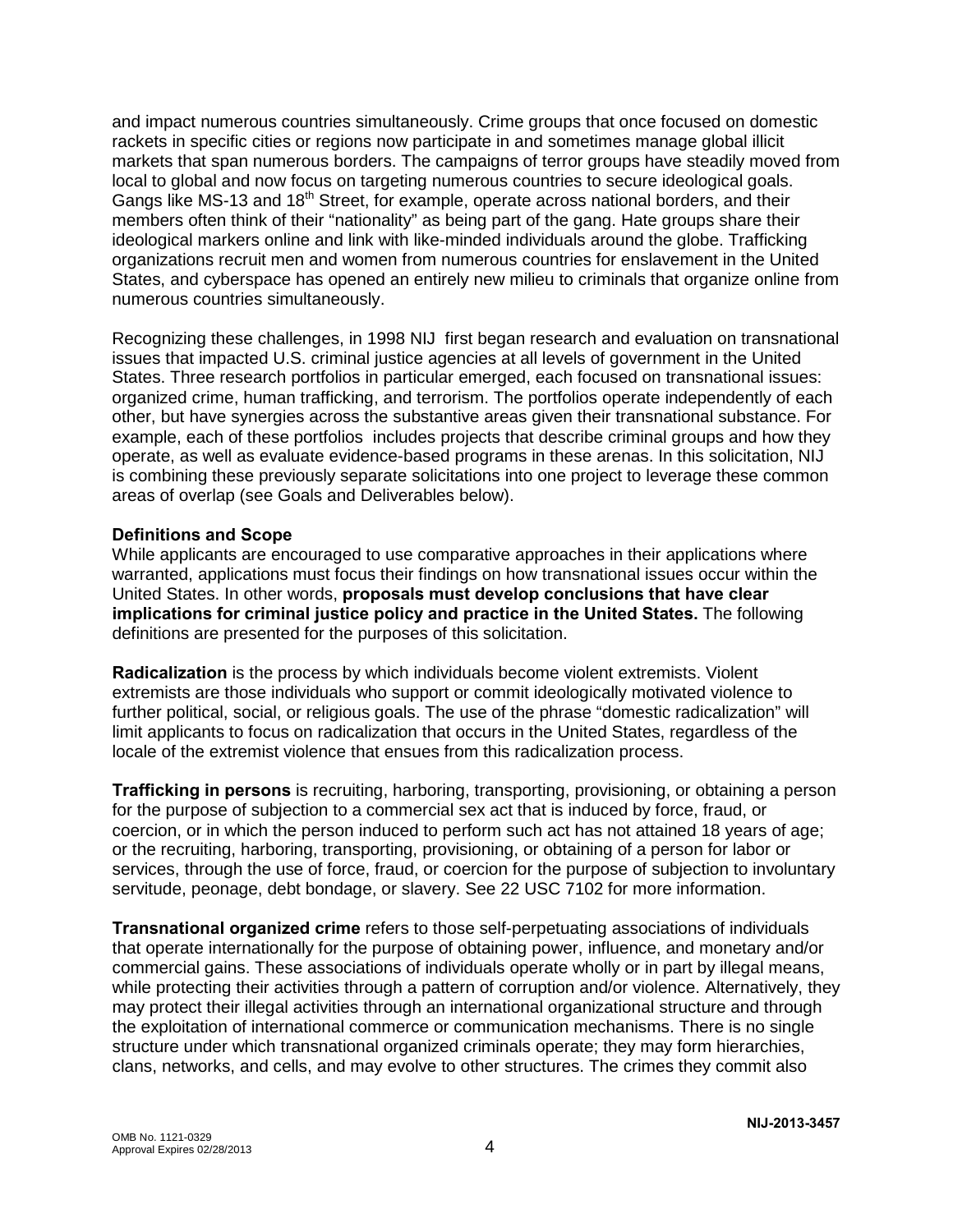vary. Transnational organized criminals act conspiratorially in their criminal activities and possess certain characteristics in support of that criminal activity, which may include:

- Commission of violence or other acts which are likely to intimidate, or actual or implicit threats to commit such acts.
- Exploitation of differences between countries to further their objectives, enriching their organization, expanding its power, and/or avoiding detection and apprehension.
- Attempts to gain influence in government, politics, and commerce through corruption, as well as legitimate means.
- Economic gain as a primary goal, not only from illegal activities, but also from investment in legitimate business.
- Attempts to insulate both leadership and membership from detection, sanction, and/or prosecution through the organizational structure.

#### **Coordination With Existing Studies**

Given the whole-of-government approach that the Federal government has adopted to counter transnational issues, applicants are strongly encouraged to familiarize themselves with research projects funded by other Federal agencies that are addressing trafficking, organized crime, and radicalization to violence, including but not limited to the Department of Justice's Office of Community-Oriented Police Services (COPS), the Department of Homeland Security's Science and Technology Directorate, the State Department's Office to Monitor and Combat Trafficking in Persons and the Department of Defense. *NIJ will take into consideration how applicants demonstrate that their proposals do not replicate existing or published research on transnational issues, and NIJ will coordinate with other Federal agencies to ensure an award does not substantially duplicate existing studies.* 

#### **Goals, Objectives, and Deliverables**

The goal of this research program is to provide a comprehensive and extensive understanding of transnational issues as they occur in the United States, and to provide State, local, and tribal criminal justice agencies evidence-based tools to address these issues. The program builds off the prior work found in these portfolios but looks to expand it in three ways. First, the program will strengthen synergies across these similar portfolios through focused research and evaluation investments. Second, the program will work with Federal and international partners to ensure that research investments made by NIJ continue to build on a broader canon of research. Last, the program will continue to develop the theme of translational science by involving Federal, State, and local agencies throughout the research cycle.

The primary objective of this solicitation is to produce research studies that improve this understanding by filling gaps in the existing research or expanding on existing work to provide insights for criminal justice agencies in the United States. The second objective of this solicitation is to provide the empirical basis upon which to formulate and implement policies and programs designed to address transnational issues in the United States. A third objective is to sponsor evaluations that identify evidence-based practices that address transnational criminal justice issues. The deliverables from this solicitation will consist of studies and published works that speak to these objectives.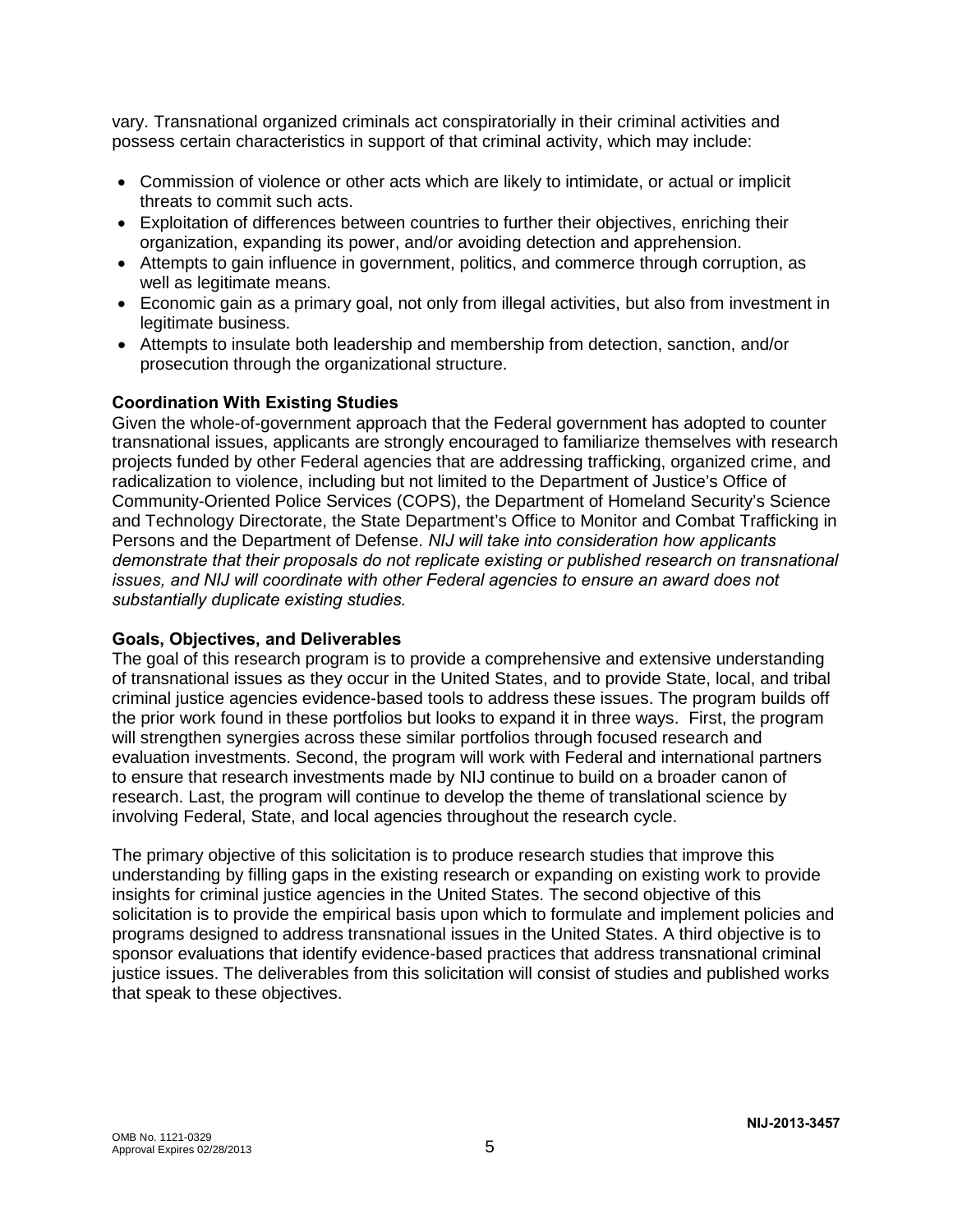#### **Research Issues and Questions**

This solicitation seeks applications for funding that primarily benefit criminal justice agencies and their attendant communities at the State, local, and tribal levels. Responses to this solicitation can include explanatory models and hypothesis testing, thick description, case studies, typologies, and other scientific contributions to our understanding of transnational issues as they occur in the United States.

The applications that NIJ seeks on transnational issues should respond to at least one of the following areas of focus:

- 1. **Transnational offenders**. Although NIJ has funded studies that have examined human traffickers in persons, and there are a number of studies that have examined drug traffickers, there remains a significant need to expand this work into other forms of transnational organized crime in the U.S. Studies funded in this area should focus on questions including, but not limited to: how individuals decide to enter transnational organized crime, how they learn, how much money they earn, and what harms come to them. In addition to focusing on members of transnational criminal groups, applications to this area can also include studies of facilitators that aid transnational organized crime and traffickers.
- 2. **The relationship between and convergence of organized crime and either violent extremist groups or transnational gangs**. Examining and understanding the nature of convergence between these groups remains an extremely sought-after topic amongst practitioners in the U.S. Studies in this area might aim to build organizational linkages between these groups or the formation of hybrid organizations, but if so should include a focus on how these linkages or new groups impact law enforcement and others in the United States. Studies might also employ a comparative approach to develop a better understanding of how these groups recruit, develop world views or frames to maintain steady membership, or use norms to control member behavior and other group-level dynamics. If this comparative approach is chosen, the study should also touch on how these group dynamics do and do not serve as a basis for social bonds between the groups.
- 3. **Measurement of transnational organized crime and trafficking in persons**. Recent studies have made some progress in this area in the past three years. Yet significant room remains to develop and to replicate scientific methods that can accurately measure local or regional illicit markets, including trafficking in persons. To that end, NIJ seeks studies that develop scientific methods to measure illicit markets.
- 4. **Evaluations of demand reduction**. Only a few scientific evaluations have focused on efforts to reduce demand for transnational organized crime and/or trafficking in persons. NIJ seeks evaluations of programs designed to reduce the demand that fuels transnational organized crime and trafficking in persons. Applicants are encouraged to review programs designed to reduce sex trafficking, found at [www.demandforum.net.](http://www.demandforum.net/)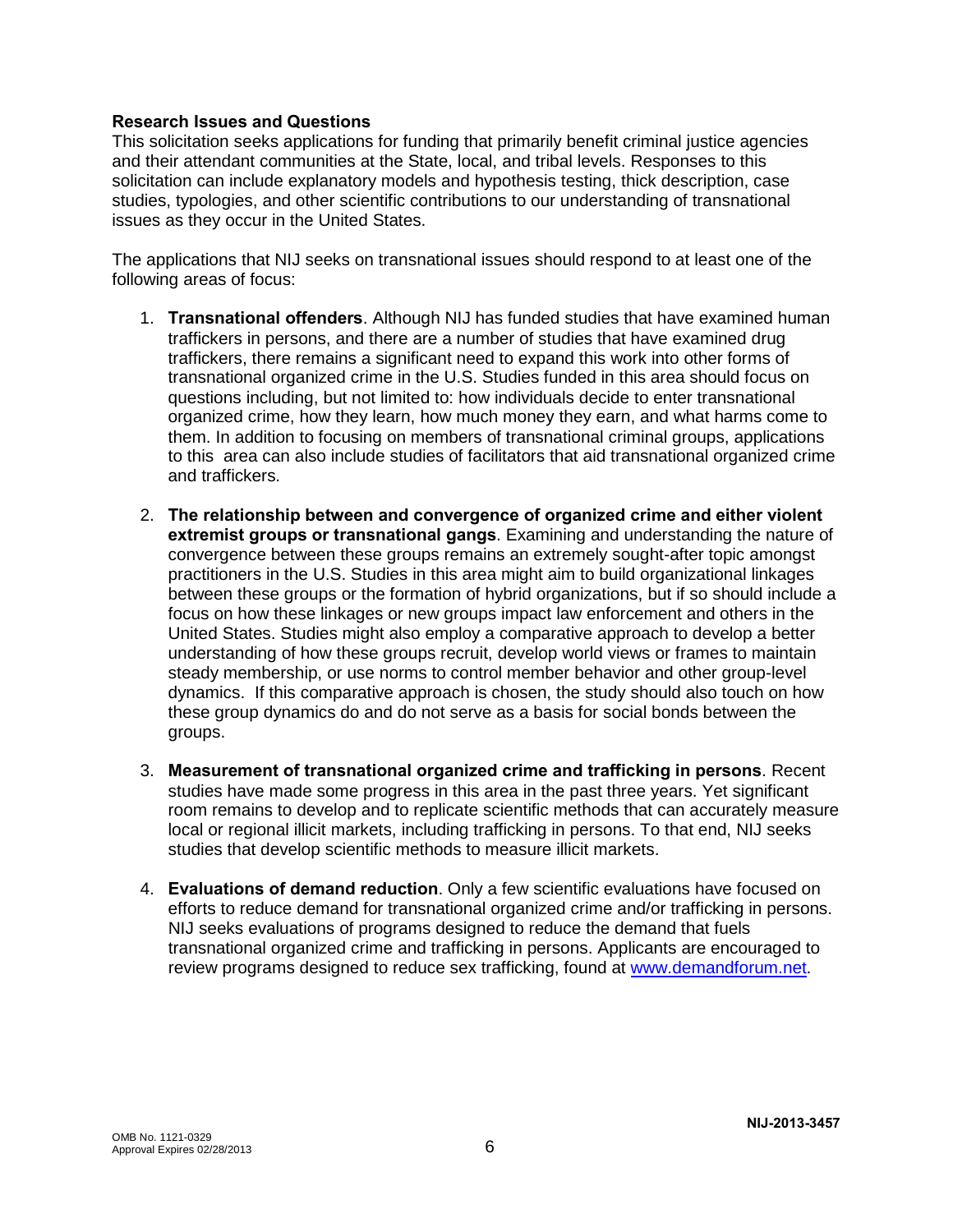### **Evidence-based Programs or Practices**

OJP places a strong emphasis on the use of data and evidence in policymaking and program development in criminal justice. OJP is committed to:

- improving the quantity and quality of evidence OJP generates;
- integrating evidence into program, practice, and policy decisions within OJP and the field; and
- improving the translation of evidence into practice.

OJP considers programs and practices to be evidence-based when their effectiveness has been demonstrated by causal evidence, generally obtained through one or more outcome evaluations. Causal evidence documents a relationship between an activity or intervention (including technology) and its intended outcome, including measuring the direction and size of a change, and the extent to which a change may be attributed to the activity or intervention. Causal evidence depends on the use of scientific methods to rule out, to the extent possible, alternative explanations for the documented change. The strength of causal evidence, based on the factors described above, will influence the degree to which OJP considers a program or practice to be evidence based. OJP's [CrimeSolutions.gov](http://www.crimesolutions.gov/) is one resource that applicants may use to find information about evidence-based programs in criminal justice, juvenile justice, and crime victim services.

**Amount and length of awards:** NIJ anticipates that up to a total of \$2.5 million may become available for 4-6 awards for a 24-36 month project period. **All awards are subject to the availability of appropriated funds and to any modifications or additional requirements that may be imposed by law.** NIJ funding for an individual research project rarely exceeds \$500,000, though total funding for projects requiring multiple years to complete has exceeded \$1 million in some cases.

Applicants should be aware that the total period for an award ordinarily will not exceed 3 years.

**Please note:** All applicants under this solicitation must comply with Department of Justice regulations on confidentiality and human subjects' protection. See "Other Requirements for OJP Applications" at www.oip.usdoi.gov/funding/other\_requirements.htm.

### **What will not be funded:**

- 1. Provision of training or direct service.
- 2. Proposals primarily to purchase equipment, materials, or supplies. (Your budget may include these items if they are necessary to conduct applied research, development, demonstration, evaluation, or analysis.)
- 3. Work that will be funded under another specific solicitation.
- 4. Proposals that do not contain a research component or do not respond to the specific goals of this solicitation.
- 5. Proposals that replicate existing research or other ongoing Federally-funded research projects without an explanation of how this project will not duplicate those efforts.
- 6. Proposals that lack clear implications for criminal justice policy and practice in the United States.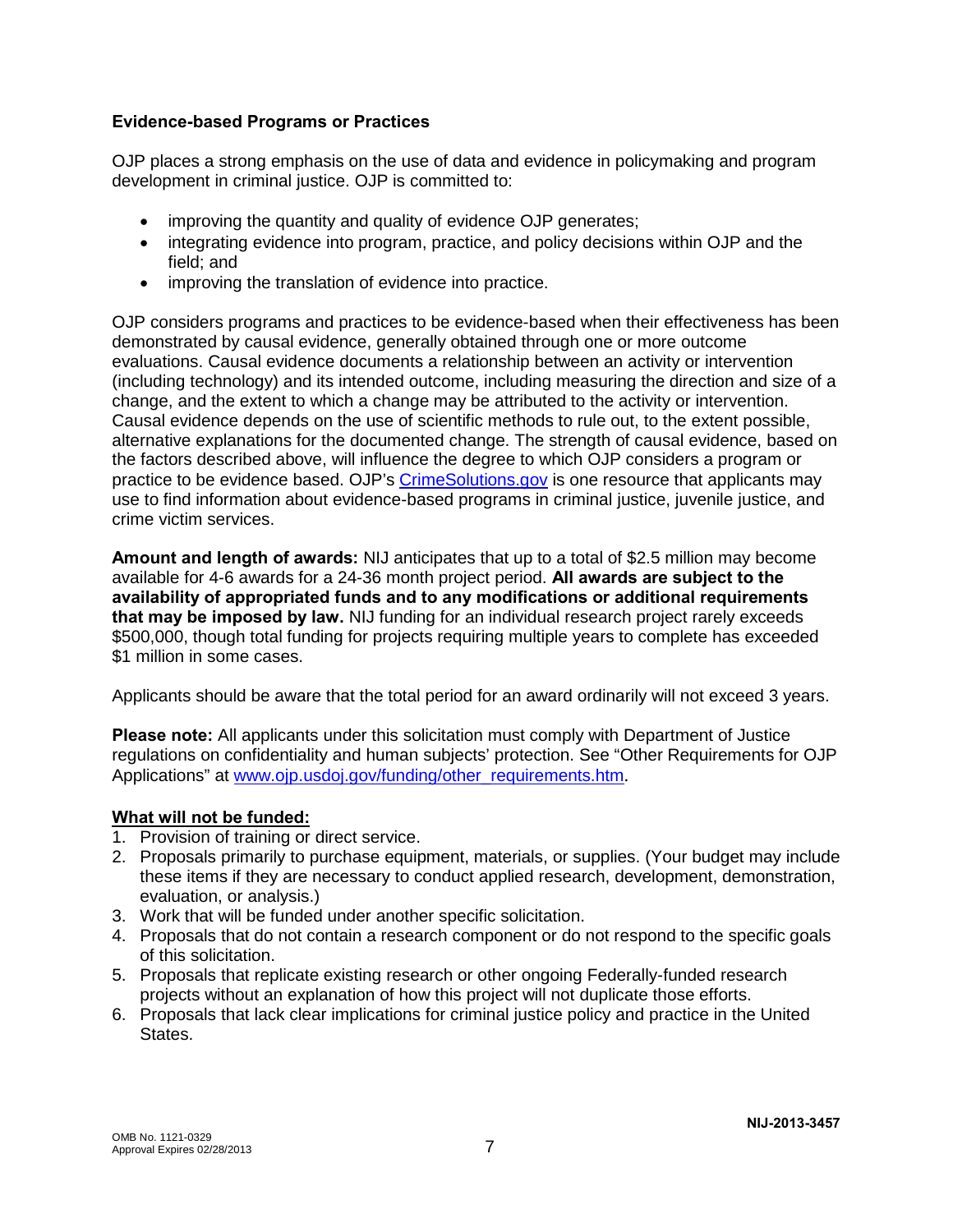### **Budget Information**

#### **Limitation on Use of Award Funds for Employee Compensation; Waiver**

With respect to any award of more than \$250,000 made under this solicitation, recipients may not use federal funds to pay total cash compensation (salary plus cash bonuses) to any employee of the award recipient at a rate that exceeds 110% of the maximum annual salary payable to a member of the Federal Government's Senior Executive Service (SES) at an agency with a Certified SES Performance Appraisal System for that year. The 2012 salary table for SES employees is available at [www.opm.gov/oca/12tables/indexSES.asp.](http://www.opm.gov/oca/12tables/indexSES.asp) Note: A recipient may compensate an employee at a greater rate, provided the amount in excess of this compensation limitation is paid with non-federal funds. (Any such additional compensation will not be considered matching funds where match requirements apply.)

The Director of the National Institute of Justice may exercise discretion to waive, on an individual basis, the limitation on compensation rates allowable under an award. An applicant requesting a waiver should include a detailed justification in the budget narrative of the application. Unless the applicant submits a waiver request and justification with the application, the applicant should anticipate that OJP will request the applicant to adjust and resubmit the budget.

The justification should include the particular qualifications and expertise of the individual, the uniqueness of the service the individual will provide, the individual's specific knowledge of the program or project being undertaken with award funds, and a statement explaining that the individual's salary is commensurate with the regular and customary rate for an individual with his/her qualifications and expertise, and for the work to be done.

#### **Minimization of Conference Costs**

OJP encourages applicants to review the OJP guidance on conference approval, planning, and reporting that is available on the OJP Web site at [www.ojp.gov/funding/confcost.htm.](http://www.ojp.gov/funding/confcost.htm) This guidance sets out the current OJP policy, which requires all funding recipients that propose to hold or sponsor conferences (including meetings, trainings, and other similar events) to minimize costs, requires OJP review and prior written approval of most conference costs for cooperative agreement recipients (and certain costs for grant recipients), and generally prohibits the use of OJP funding to provide food and beverages at conferences. The guidance also sets upper limits on many conference costs, including facility space, audio/visual services, logistical planning services, programmatic planning services, and food and beverages (in the rare cases where food and beverage costs are permitted at all).

Prior review and approval of conference costs can take time (see the guidance for specific deadlines), and applicants should take this into account when submitting proposals. Applicants also should understand that conference cost limits may change and that they should check the guidance for updates before incurring such costs.

Note on food and beverages: OJP may make exceptions to the general prohibition on using OJP funding for food and beverages, but will do so only in rare cases where food and beverages are not otherwise available (e.g., in extremely remote areas); the size of the event and capacity of nearby food and beverage vendors would make it impractical to not provide food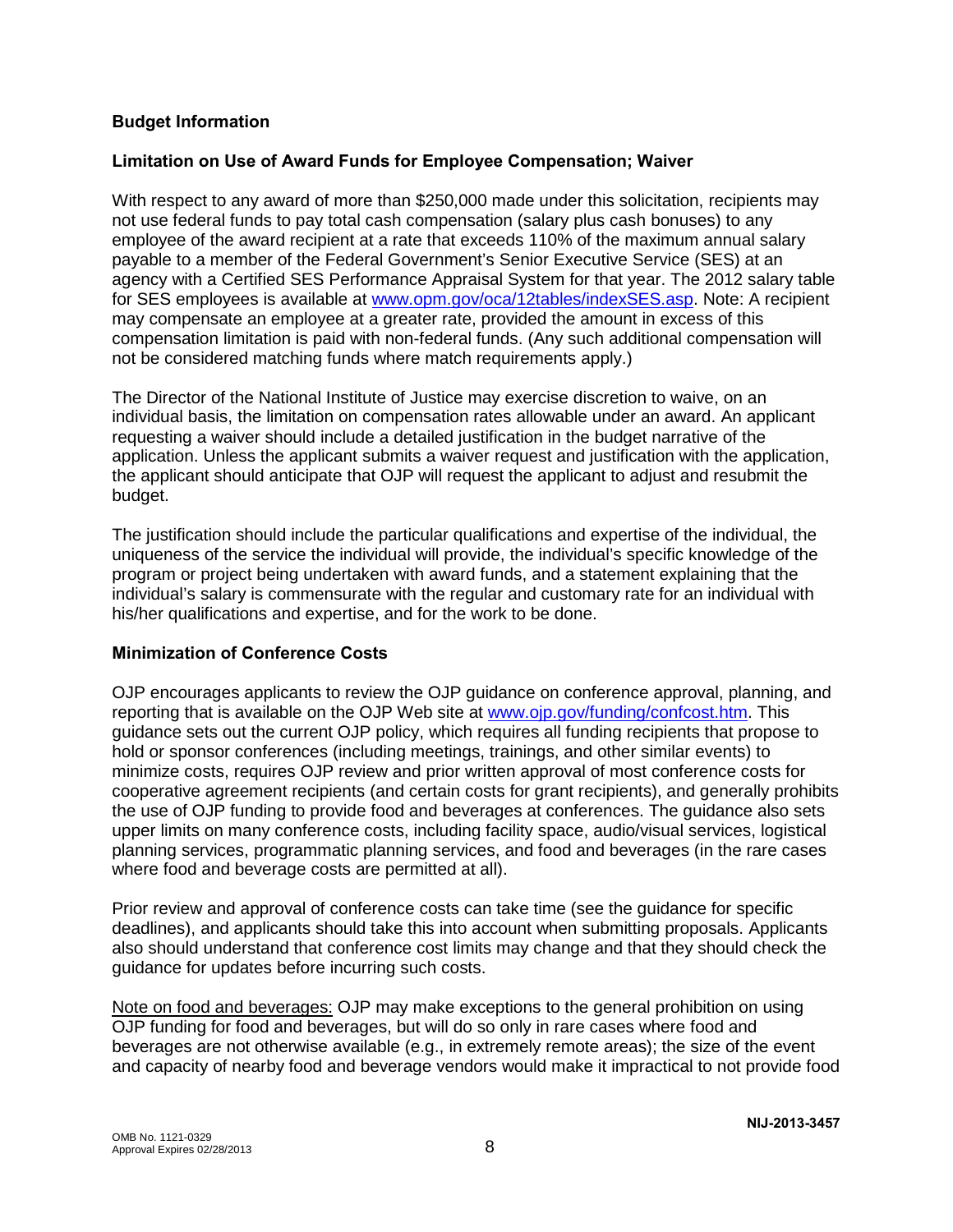and beverages; or a special presentation at a conference requires a plenary address where conference participants have no other time to obtain food and beverages. Any such exception requires OJP's prior written approval. The restriction on food and beverages does not apply to water provided at no cost, but does apply to any and all other refreshments, regardless of the size or nature of the meeting. Additionally, this restriction does not affect direct payment of per diem amounts to individuals in a travel status under your organization's travel policy.

#### **Costs Associated With Language Assistance (if applicable)**

If an applicant proposes a program or activity that would deliver services or benefits to individuals, the costs of taking reasonable steps to provide meaningful access to those services or benefits for individuals with limited English proficiency may be allowable. Reasonable steps to provide meaningful access to services or benefits may include interpretation or translation services where appropriate.

For additional information, see the "Civil Rights Compliance" section of the OJP "Other Requirements for OJP Applications" Web page at www.oip.usdoi.gov/funding/other\_requirements.htm.

#### **Match Requirement**

See "Cofunding" paragraph under "What an Application Should Include" (below).

## **Performance Measures**

To assist the Department with fulfilling its responsibilities under the Government Performance and Results Act of 1993 (GPRA), Public Law 103-62, and the GPRA Modernization Act of 2010, Public Law 111–352, applicants that receive funding under this solicitation must provide data that measure the results of their work done under this solicitation. OJP will require any award recipient, post award, to provide the data requested in the "Data Grantee Provides" column so that OJP can calculate values for the "Performance Measures" column. (Submission of performance measures data is not required for the application.) Performance measures for this solicitation are as follows: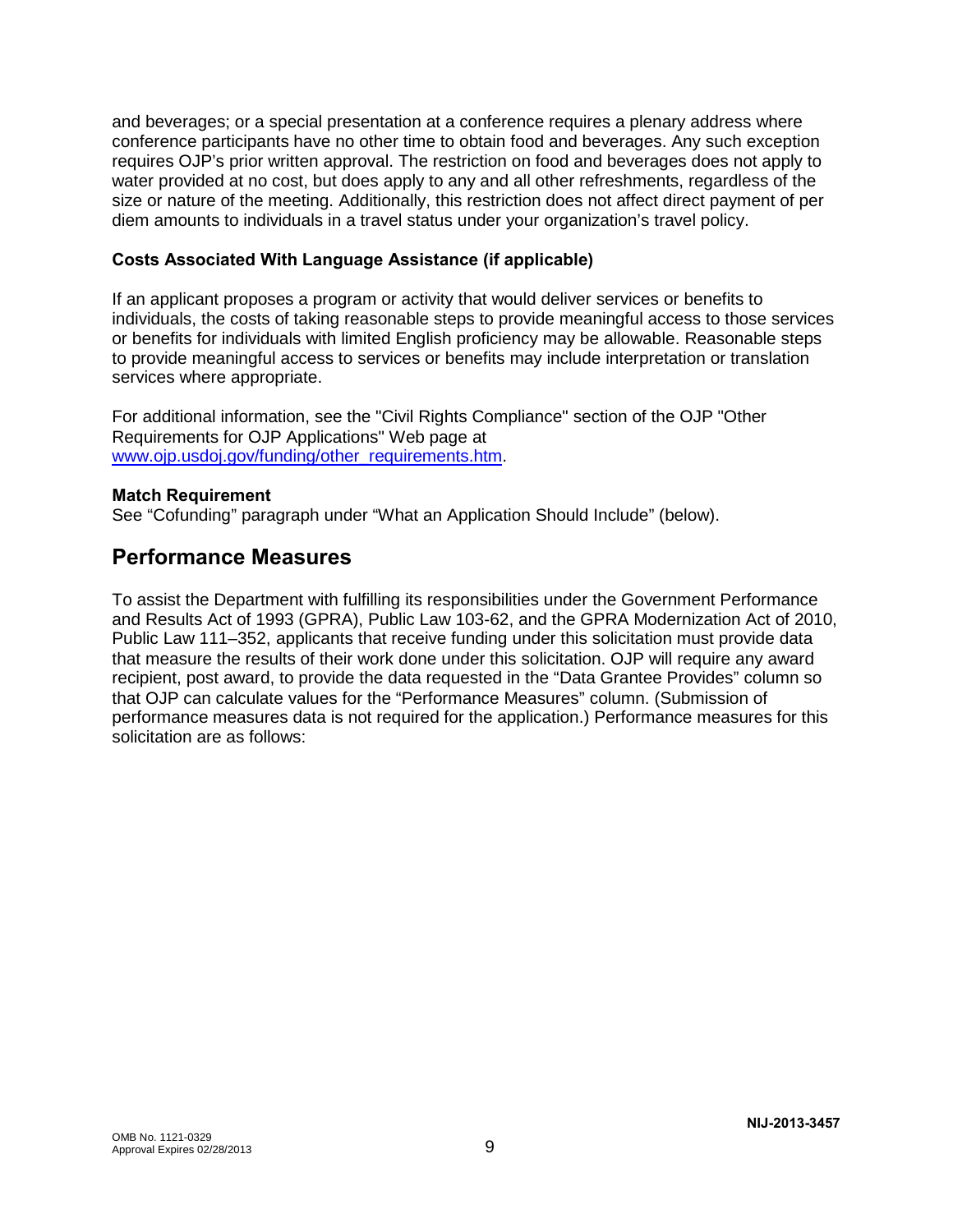| Objective                                                                                                                                                                                                                                                                                                                                                                                                                                                                                                                                                                                       | Performance<br>Measure(s)                                                                                                                                                                                                                                                                                                                                                                                                                                                                                                                                                                                                       | Data Grantee Provides                                                                                                                                                                                                                                                                                                                                                                                                                                                                                                                                                                                                                  |
|-------------------------------------------------------------------------------------------------------------------------------------------------------------------------------------------------------------------------------------------------------------------------------------------------------------------------------------------------------------------------------------------------------------------------------------------------------------------------------------------------------------------------------------------------------------------------------------------------|---------------------------------------------------------------------------------------------------------------------------------------------------------------------------------------------------------------------------------------------------------------------------------------------------------------------------------------------------------------------------------------------------------------------------------------------------------------------------------------------------------------------------------------------------------------------------------------------------------------------------------|----------------------------------------------------------------------------------------------------------------------------------------------------------------------------------------------------------------------------------------------------------------------------------------------------------------------------------------------------------------------------------------------------------------------------------------------------------------------------------------------------------------------------------------------------------------------------------------------------------------------------------------|
| Enhance understanding<br>of transnational criminal<br>justice issues as they<br>occur in the United<br>States by developing<br>and analyzing<br>information and data<br>related to one or more of<br>the following topical<br>areas:<br>(1) transnational<br>offenders, (2) similarities<br>and differences between<br>organized crime and<br>violent extremist groups,<br>(3) measurement of<br>transnational organized<br>crime and trafficking in<br>persons, and (4)<br>evaluations of efforts to<br>reduce demand for<br>transnational organized<br>crime and/or trafficking<br>in persons | 1. Relevance to the<br>needs of the field as<br>measured by whether the<br>grantee's substantive<br>scope did not deviate<br>from the funded proposal<br>or any subsequent<br>agency modifications to<br>the scope.<br>2. Quality of the research<br>as assessed by peer<br>reviewers.<br>3. Quality of management<br>as measured by whether<br>significant interim project<br>milestones were<br>achieved, final deadlines<br>were met, and costs<br>remained within approved<br>limits.<br>4. If applicable, number of<br>NIJ final grant reports,<br>NIJ research documents,<br>and grantee research<br>documents published. | 1. A final report providing a<br>comprehensive overview of the<br>project and a detailed description of<br>the project design, data, and<br>methods; a full presentation of<br>scientific findings; and a thorough<br>discussion of the implications of the<br>project findings for criminal justice<br>practice and policy in the United<br>States.<br>2. Quarterly financial reports, semi-<br>annual progress reports, and a final<br>progress report.<br>3. If applicable, each data set that<br>was collected, acquired, or modified<br>in conjunction with the project.<br>4. If applicable, citation to<br>report(s)/documents. |

OJP does not require applicants to submit performance measures data with their applications. Instead, applicants should discuss in their application their proposed methods for collecting data for performance measures. Refer to the section "What an Application Should Include" on page 8 for additional information.

### **Note on Project Evaluations**

Applicants that propose to use funds awarded through this solicitation to conduct project evaluations should be aware that certain project evaluations (such as systematic investigations designed to develop or contribute to generalizable knowledge) may constitute "research" for purposes of applicable DOJ human subjects protection regulations. However, project evaluations that are intended only to generate internal improvements to a program or service, or are conducted only to meet OJP's performance measure data reporting requirements likely do not constitute "research." Applicants should provide sufficient information for OJP to determine whether the particular project they propose would either intentionally or unintentionally collect and/or use information in such a way that it meets the DOJ regulatory definition of research.

Research, for the purposes of human subjects protections for OJP-funded programs, is defined as, "a systematic investigation, including research development, testing, and evaluation, designed to develop or contribute to generalizable knowledge" 28 C.F.R. § 46.102(d). For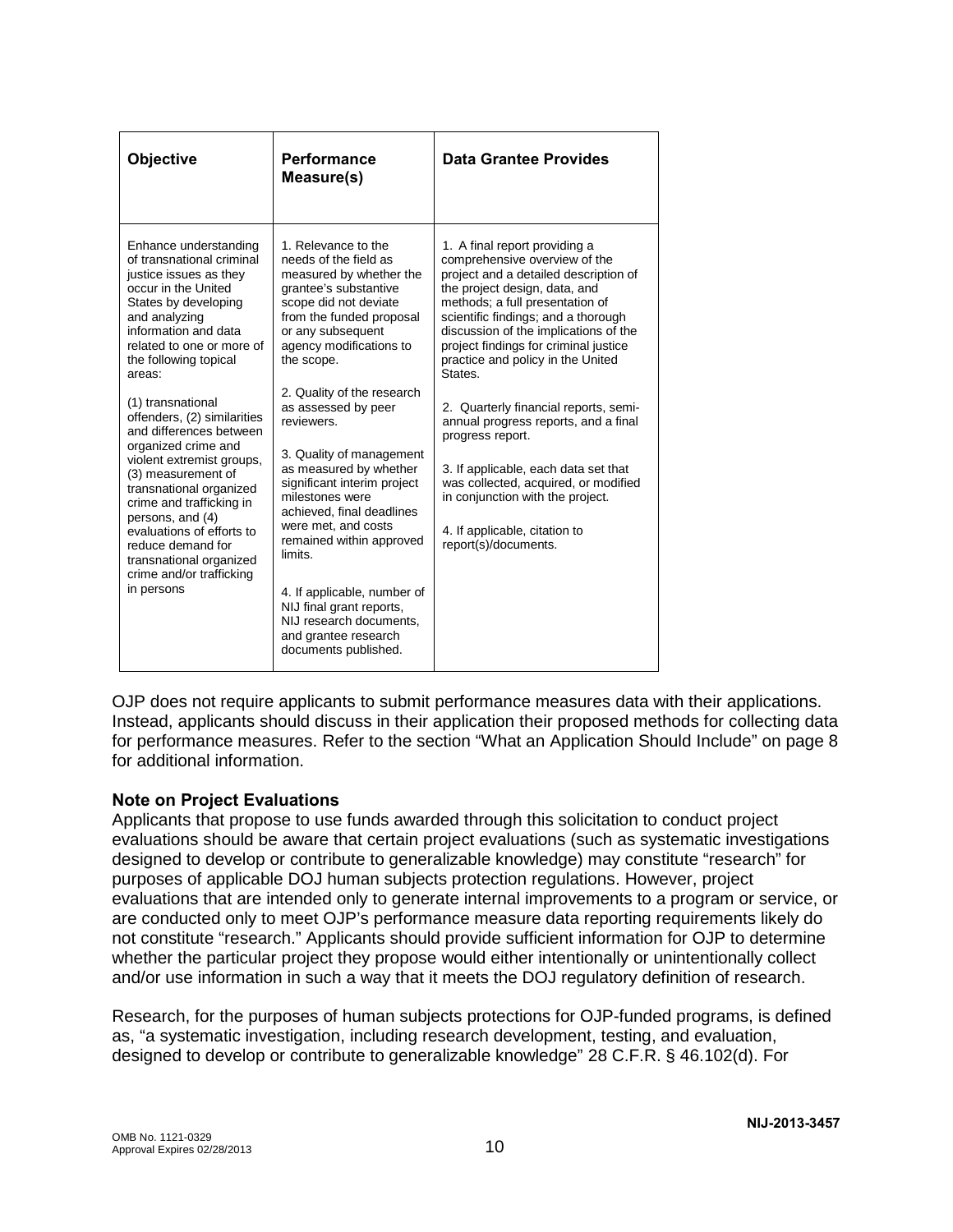additional information on determining whether a proposed activity would constitute research, see the decision tree to assist applicants on the "Research and the Protection of Human Subjects" section of the OJP "Other Requirements for OJP Applications" Web page [\(www.ojp.usdoj.gov/funding/other\\_requirements.htm\)](http://www.ojp.usdoj.gov/funding/other_requirements.htm). Applicants whose proposals may involve a research or statistical component also should review the "Confidentiality" section on that Web page.

# **Notice of Post-Award FFATA Reporting Requirement**

Applicants should anticipate that OJP will require all recipients (other than individuals) of awards of \$25,000 or more under this solicitation, consistent with the Federal Funding Accountability and Transparency Act of 2006 (FFATA), to report award information on any first-tier subawards totaling \$25,000 or more, and, in certain cases, to report information on the names and total compensation of the five most highly compensated executives of the recipient and first-tier subrecipients. Each applicant entity must ensure that it has the necessary processes and systems in place to comply with the reporting requirements should it receive funding. Reports regarding subawards will be made through the FFATA Subaward Reporting System (FSRS), found at [www.fsrs.gov.](https://www.fsrs.gov/)

Please note also that applicants should anticipate that no subaward of an award made under this solicitation may be made to a subrecipient (other than an individual) unless the potential subrecipient acquires and provides a Data Universal Numbering System (DUNS) number.

# **What an Application Should Include**

Applicants should anticipate that if they fail to submit an application that contains all of the specified elements, it may negatively affect the review of their application; and, should a decision be made to make an award, it may result in the inclusion of special conditions that preclude the recipient from accessing or using award funds pending satisfaction of the conditions.

Moreover, applicants should anticipate that applications that are determined to be nonresponsive to the scope of the solicitation, or that do not include the application elements that NIJ has designated to be critical, will neither proceed to peer review nor receive further consideration. Under this solicitation, NIJ has designated the following application elements as critical: Program Narrative, Budget Detail Worksheet and Budget Narrative, and resumes/curriculum vitae of key personnel*.* Applicants may combine the Budget Narrative and the Budget Detail Worksheet in one document. However, if an applicant submits only one document, it must contain **both** narrative and detail information.

OJP strongly recommends that applicants use appropriately descriptive file names (e.g*.*, "Program Narrative," "Budget Detail Worksheet and Budget Narrative," "Timelines," "Memoranda of Understanding," "Resumes") for all attachments. Also, OJP recommends that applicants include resumes in a single file.

1. **Information to Complete the Application for Federal Assistance (SF-424)** The SF-424 is a required standard form used as a cover sheet for submission of preapplications, applications, and related information. Grants.gov and GMS take information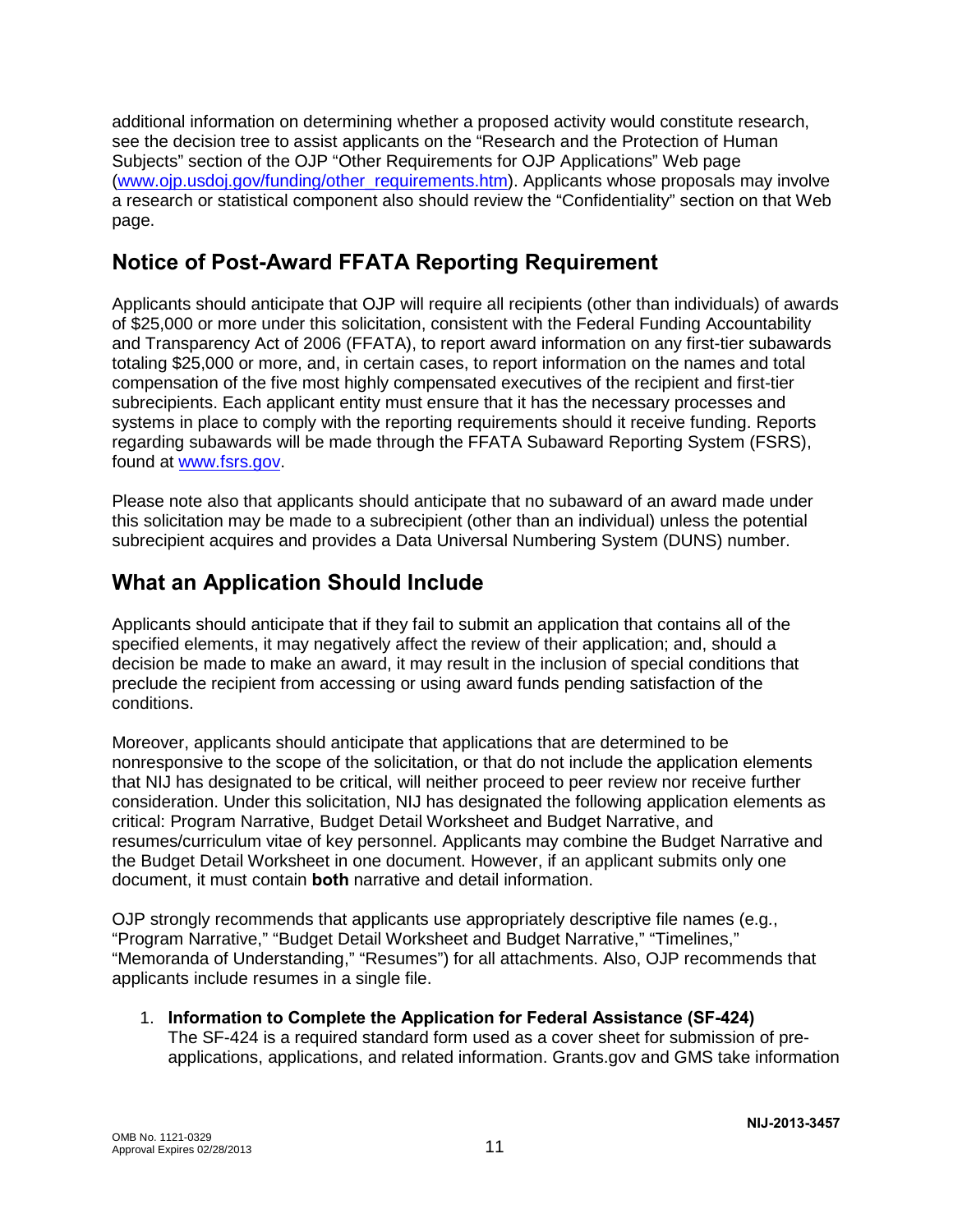from the applicant's profile to populate the fields on this form. When selecting "type of applicant," if the applicant is a for-profit entity, select "For-Profit Organization" or "Small Business" (as applicable).

### 2. **Abstract**

Applications should include a high-quality "Project Abstract" that summarizes the proposed project in 250-400 words. Project abstracts should be—

- **Written for a general public audience.**
- Submitted as a separate attachment with <Project Abstract> as part of its file name.
- Single-spaced, using a standard 12-point font (Times New Roman) with 1-inch margins.

As a separate attachment, the project abstract will **not** count against the page limit for the program narrative.

All project abstracts should follow the detailed template available at www.oip.usdoj.gov/funding/Project\_Abstract\_Template.pdf and the supplemental instructions below.

The abstract is a critical part of your application, serving as an important introduction to your proposed study. NIJ uses the abstract for a number of purposes, including assignment to the appropriate independent review panel. If your proposal is funded, the abstract typically will become public information and be used to describe your proposed work. The abstract must be 250-400 words and describe the proposed work succinctly and accurately. The abstract does not count against the 30-page limit for program narrative, and should follow this format:

- 1. **Goals and Objectives:** State the purpose of the project, the problem to be investigated, and the anticipated relevance to policy, practice, and theory.
- 2. **Subjects:** If applicable, include the number of subjects in your study and a description of their characteristics, such as age, gender, race/ethnicity, and other pertinent attributes**.**
- 3. **Research Design and Methods**: Summarize how the work will be organized and conducted by including one or more of the following:
	- Describe the methods proposed including a clear timeline, the type of data, collection strategies, instruments, study sites, and other methods or procedures. For an evaluation, clearly describe the type of evaluation (randomized control trial, quasi-experimental design, or process evaluation).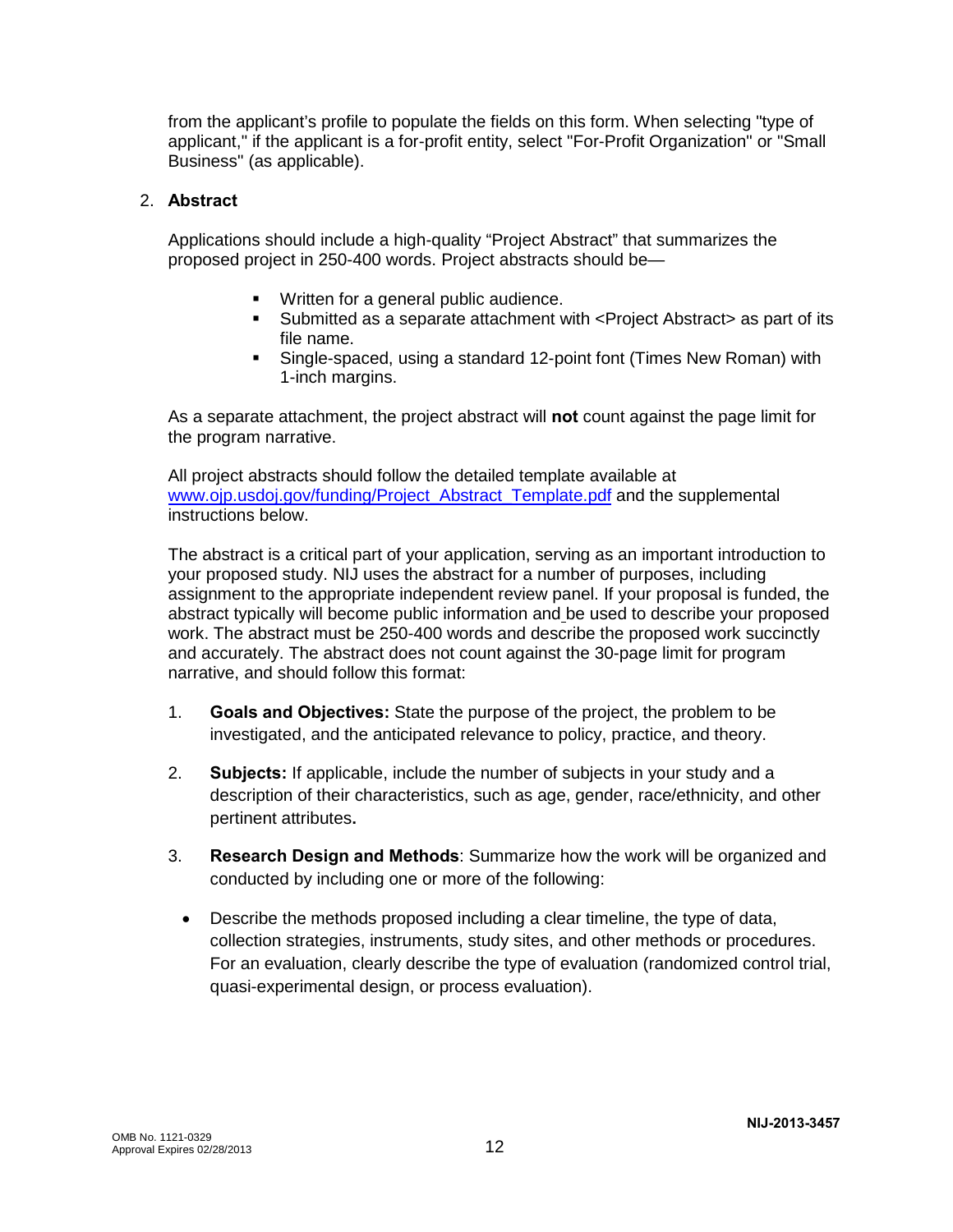- State the hypothesis and the innovative potential of the research; list and briefly describe the specific aims; and briefly describe the research rationale and the experiments that will be conducted to accomplish each aim.
- For technology development efforts, briefly describe how the technology is to be introduced into practice and any key technology challenges. If applicable, provide an overview of the anticipated commercialization strategy. For technology research and development projects, briefly describe key technology challenges and how they will be overcome.
- 4. **Analysis:** Summarize the techniques proposed for data analysis. Summarize steps to be taken to strengthen the reliability and validity of the analysis.
- 5. **Products, Reports, and Data Archiving:** Describe the expected products such as data sets, interim and final reports, and tools or technologies. If applicable, describe data to be archived under NIJ's Data Resource Program.

Permission to Share Project Abstract with the Public: It is unlikely that NIJ will be able to fund all promising applications submitted under this solicitation, but it may have the opportunity to share information with the public regarding promising but unfunded applications, for example, through a listing on a webpage available to the public. The intent of this public posting would be to allow other possible funders to become aware of such proposals.

In the project abstract template, applicants are asked to indicate whether they give OJP permission to share their project abstract (including contact information) with the public. Granting (or failing to grant) this permission will not affect OJP's funding decisions, and, if the application is not funded, granting permission will not guarantee that abstract information will be shared, nor will it guarantee funding from any other source.

Note: OJP may choose not to list a project that otherwise would have been included in a listing of promising but unfunded applications, should the abstract fail to meet the format and content requirements noted above and outlined in the project abstract template.

### 3. **Program Narrative**

The program narrative section of the application should not exceed 30 double-spaced pages in 12-point font with 1-inch margins. Abstract, table of contents, charts, figures, appendices, and government forms do not count toward the 30-page limit for the narrative section.

If the program narrative fails to comply with these length-related restrictions, NIJ may consider such noncompliance in peer review and in final award decisions.

The following sections should be included as part of the program narrative.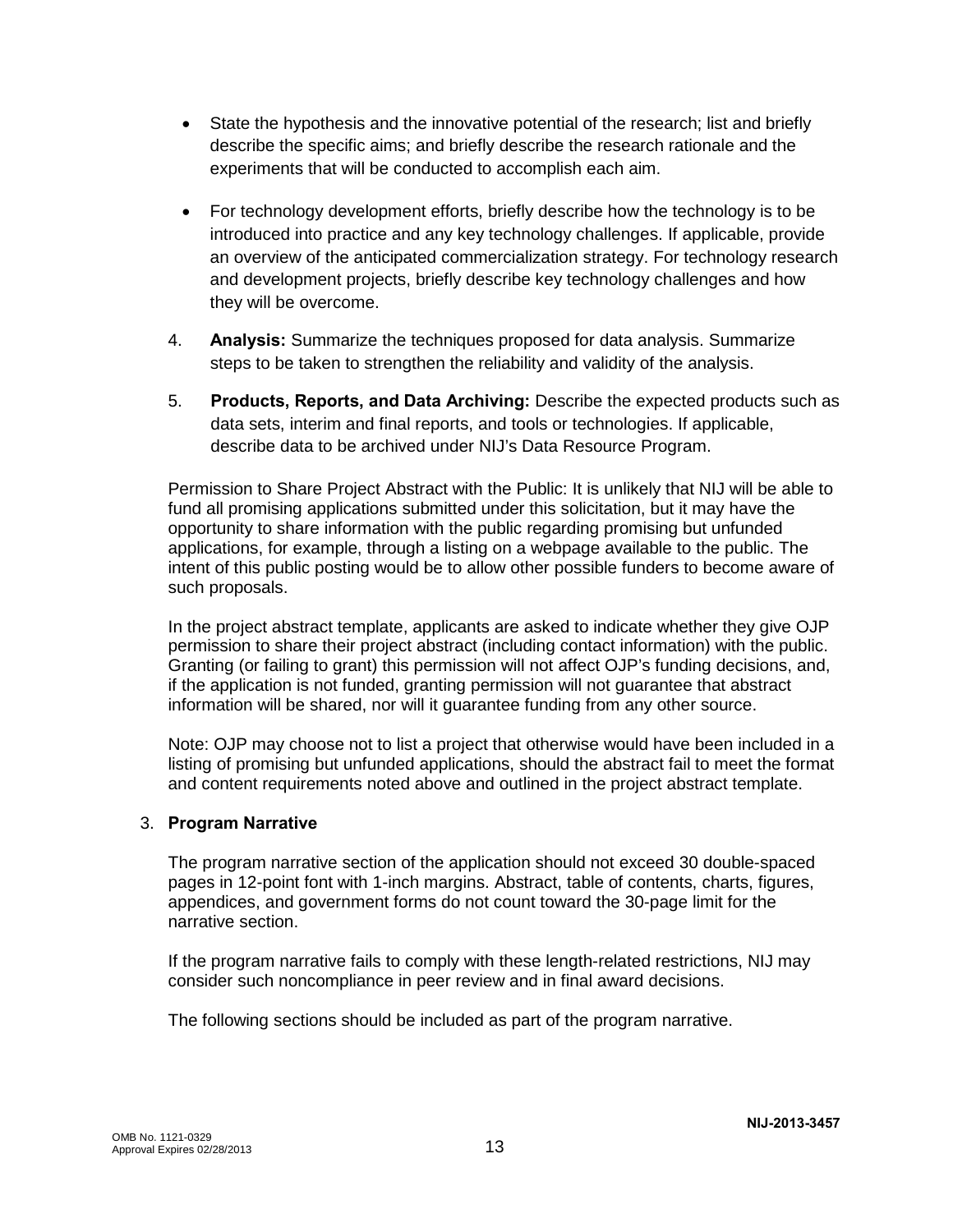#### **Program Narrative Guidelines:**

- a. **Title Page** (not counted against the 30-page program narrative limit). The title page should include the title of the project, submission date, funding opportunity number, and the applicant's name and complete contact information (i.e., name, address, telephone number, and e-mail address).
- b. **Resubmit Response** (if applicable) (not counted against the 30-page program narrative limit). If an applicant is resubmitting a proposal that was presented previously to NIJ, but not funded, the applicant should indicate this. A statement should be provided, no more than two pages, addressing: (1) the title, submission date, and NIJ-assigned application number of the previous proposal, and (2) a brief summary of revisions to the proposal. This document should be inserted after the abstract.
- c. **Table of Contents and Figures** (not counted against the 30-page program narrative limit).
- d. **Main body.** The main body of the program narrative should describe the project in depth. The following sections should be included as part of the program narrative:
	- Statement of the Problem.
	- Project/Program Design and Implementation.
	- Capabilities/Competencies.
	- Impact/Outcomes and Evaluation.
	- Dissemination Strategy.

Within these sections, the narrative should address:

- Purpose, goals, and objectives.
- Review of relevant literature.
- Detailed description of research design and methods to include: research questions, hypotheses, description of sample, analysis plan, etc.
- Implications for criminal justice policy and practice in the United States.
- Management plan and organization.
- e. **Appendices** (not counted against the 30-page program narrative limit) include:
	- Bibliography/references.
	- Any tools/instruments, questionnaires, tables/charts/graphs, or maps pertaining to the proposed study.
	- Curriculum vitae, resumes or biographical sketches of key personnel.
	- Project timeline and research calendar with expected milestones.
	- Research independence and integrity (see "Selection Criteria," below).
	- Human Subjects Protection Paperwork including Institutional Review Board (IRB) documentation and forms (see [www.ojp.gov/nij/funding/humansubjects/human-subjects.htm\)](http://www.ojp.gov/nij/funding/humansubjects/human-subjects.htm).
	- Privacy Certificate (for further guidance go to [www.ojp.gov/nij/funding/humansubjects/privacy-certificate-guidance.htm\)](http://www.ojp.gov/nij/funding/humansubjects/privacy-certificate-guidance.htm).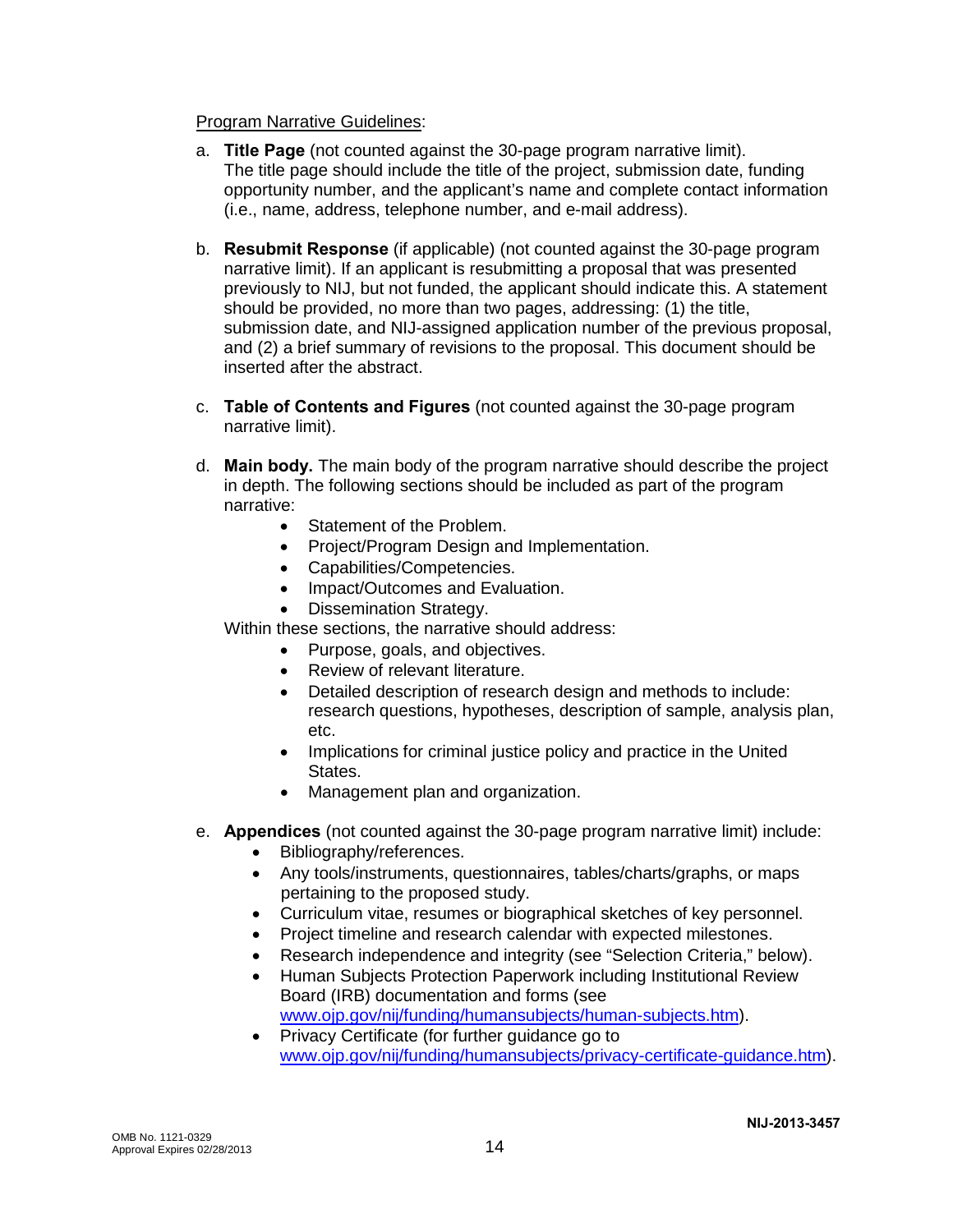- List of previous and current NIJ awards to applicant organization and investigator(s).
- Letters of cooperation/support or administrative agreements from organizations collaborating in the project, such as law enforcement and correctional agencies (if applicable).
- List of other agencies, organizations, or funding sources to which this proposal has been submitted (if applicable).
- Other materials specified by the solicitation.
- Data archiving plan (see descriptive paragraph below).

**Data Archiving Plan:** Applications should include a brief plan to comply with data archiving requirements. The plan should be one or two pages in length and include a description of the proposed data management and archiving process including confidentiality protections and level of effort associated with meeting archiving requirements. Associated tasks should be reflected in the proposed project budget and budget narrative sections of the application.

NIJ requires that data resulting from funded research be submitted as grant products or deliverables for archiving with the National Archive of Criminal Justice Data (NACJD) [\(www.icpsr.umich.edu/icpsrweb/NACJD/archive.jsp\)](http://www.icpsr.umich.edu/icpsrweb/NACJD/archive.jsp). The purpose of the Data Archiving Plan is to demonstrate recognition by applicants that data sets resulting from the proposed research are required to be submitted as grant products for archiving according to special grant conditions. Along with other grant products, special conditions require that all research data be submitted 90 days before the end of the project period. Some amount of grant award funds is typically withheld for submission of research data along with the final report and other products/deliverables.

The plan should be submitted as an appendix labeled, "Data Archiving Plan." The number of pages used for the plan will not count against the narrative page limit. The plan should provide brief details about the proposed archiving process including submission of these files: qualitative and quantitative data, final technical reports, instrumentation and data collection forms, and the privacy certificate and informed consent protocols including protections for confidentiality (where applicable). The focus of the Data Archiving Plan is to describe how the grant data products will be prepared and documented so as to allow reproduction of the project's findings as well as future research that can extend the scientific value of the original project (See: [www.icpsr.umich.edu/files/ICPSR/access/dataprep.pdf\)](http://www.icpsr.umich.edu/files/ICPSR/access/dataprep.pdf).

Specifically, the Data Archiving Plan includes:

- Information regarding data formats (quantitative/qualitative/spatial) and software with which data will be collected, entered into a database, stored, analyzed and transferred. Standard commercial software or software typically acceptable to NACJD should be identified for use in the proposed data collection [\(www.icpsr.umich.edu/icpsrweb/NACJD/archiving/deposit-nij-data.jsp\)](http://www.icpsr.umich.edu/icpsrweb/NACJD/archiving/deposit-nij-data.jsp).
- A description of procedures by which the applicant plans to collect data along with anticipated units of analysis (e.g., individuals, locations), level of analysis and other identifiers for each data file that will be submitted upon completion of the funded research.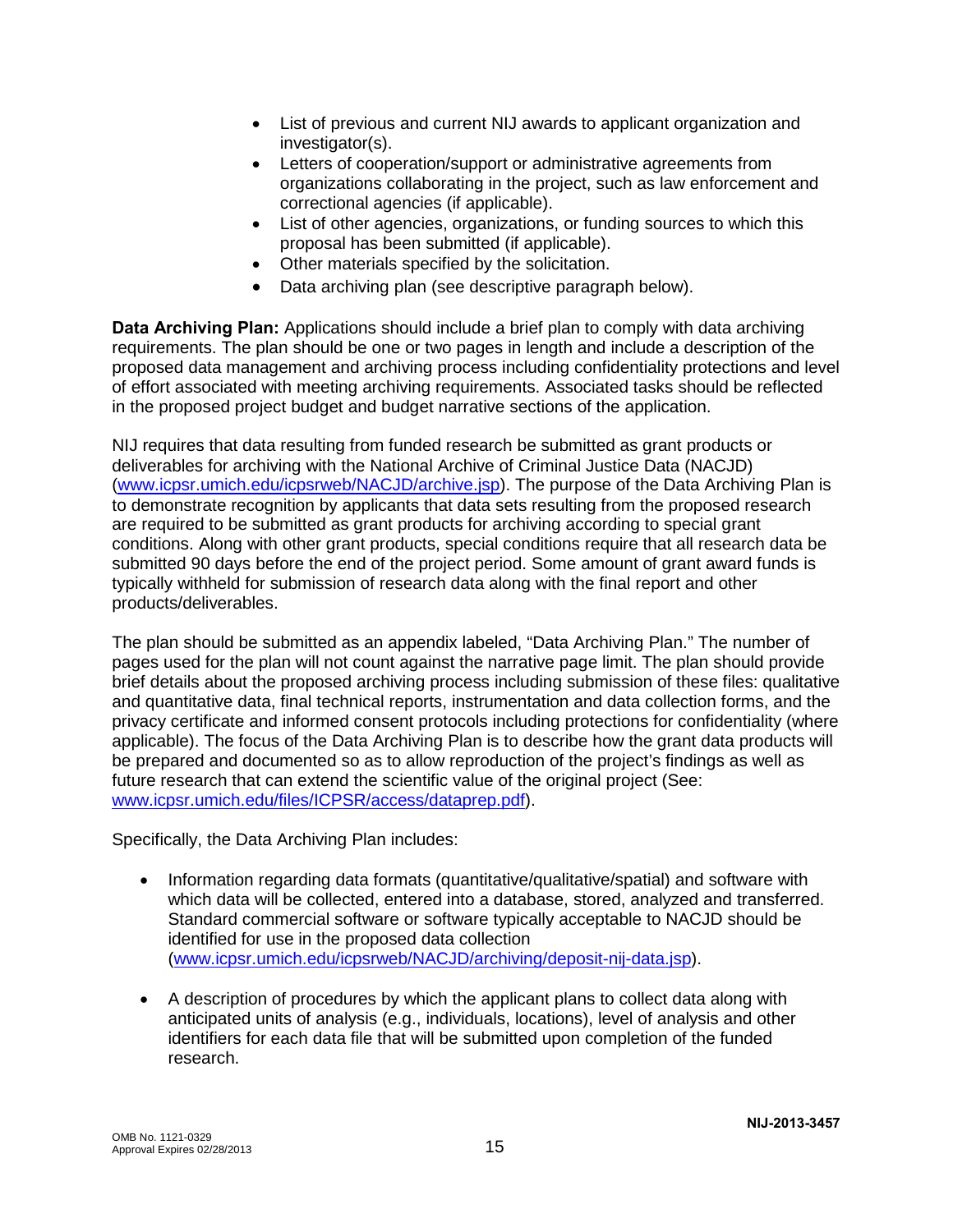- If the proposed research includes collection of information identifiable to private persons, the following should be included:
	- o A description of all assurances of confidentiality made to those persons.
	- o A copy of the consent form used.
	- $\circ$  A copy of the Privacy Certificate (as submitted to and approved by the funding agency).
	- o IRB approval documentation.
	- o Any information transfer agreement used to transfer the data with identifiers.
- Any anticipated variable creation, data transformations or scale construction that may be critical to the interpretation or analysis of the data by others.
- A plan for submission of computer programming code or software syntax providing detail on how the data will be processed including any significant treatments of the data such as de-identification, imputation, filtering or weighting.
- A description of the technical documentation (e.g., data dictionary or codebook) that explains how variables will be designated in the data file(s), such as the use of variable naming conventions and variable groups, missing data/value designations, variable and category/value labels, operational definitions and citations as needed for these variables.
- Contact information for the Principal Investigator in the event other researchers should need more information about the study or the data.

### 4. **Budget Detail Worksheet and Budget Narrative**

#### a. **Budget Detail Worksheet**

A sample Budget Detail Worksheet can be found at [www.ojp.gov/funding/forms/budget\\_detail.pdf.](http://www.ojp.gov/funding/forms/budget_detail.pdf) Applicants that submit their budget in a different format should include the budget categories listed in the sample budget worksheet.

For questions pertaining to budget and examples of allowable and unallowable costs, see the OJP Financial Guide at [www.ojp.usdoj.gov/financialguide/index.htm](http://www.ojp.usdoj.gov/financialguide/index.htm)*.*

#### b. **Budget Narrative**

The Budget Narrative should thoroughly and clearly describe every category of expense listed in the Budget Detail Worksheet. OJP expects proposed budgets to be complete, cost effective, and allowable (e.g., reasonable, allocable, and necessary for project activities).

Applicants should demonstrate in their budget narratives how they will maximize cost effectiveness of grant expenditures. Budget narratives should generally describe cost effectiveness in relation to potential alternatives and the goals of the project. For example, a budget narrative should detail why planned in-person meetings are necessary, or how technology and collaboration with outside organizations could be used to reduce costs, without compromising quality.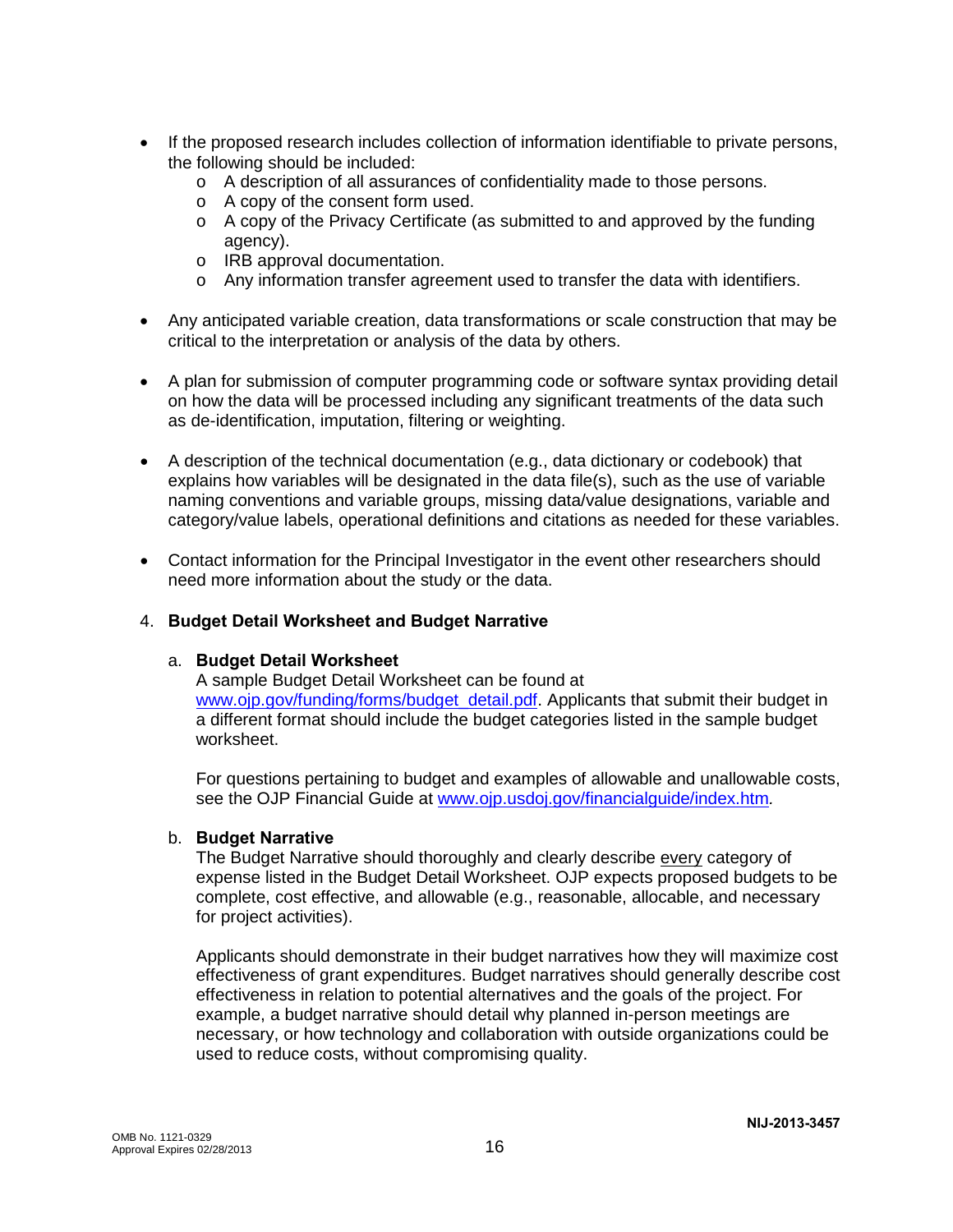The narrative should be mathematically sound and correspond with the information and figures provided in the Budget Detail Worksheet. The narrative should explain how the applicant estimated and calculated all costs, and how they are relevant to the completion of the proposed project. The narrative may include tables for clarification purposes but need not be in a spreadsheet format. As with the Budget Detail Worksheet, the Budget Narrative should be broken down by year.

**Cofunding:** A grant made by NIJ under this solicitation may account for up to 100 percent of the total cost of the project. The application should indicate whether it is feasible for the applicant to contribute cash, facilities, or services as non-Federal support for the project. The application should identify generally any such contributions that the applicant expects to make and the proposed budget should indicate in detail which items, if any, will be supported with non-Federal contributions.

If a successful application proposes a voluntary match amount, the match amount incorporated into the OJP-approved budget becomes mandatory and subject to audit.

#### 5. **Indirect Cost Rate Agreement (if applicable)**

Indirect costs are allowed only if the applicant has a federally approved indirect cost rate. (This requirement does not apply to units of local government.) Attach a copy of the federally approved indirect cost rate agreement to the application. Applicants that do not have an approved rate may request one through their cognizant federal agency, which will review all documentation and approve a rate for the applicant organization, or, if the applicant's accounting system permits, costs may be allocated in the direct cost categories. If DOJ is the cognizant federal agency, obtain information needed to submit an indirect cost rate proposal at [www.ojp.usdoj.gov/funding/pdfs/indirect\\_costs.pdf.](http://www.ojp.usdoj.gov/funding/pdfs/indirect_costs.pdf)

### 6. **Tribal Authorizing Resolution (if applicable)**

Tribes, tribal organizations, or third parties proposing to provide direct services or assistance to residents on tribal lands should include in their applications a resolution, a letter, affidavit, or other documentation, as appropriate, that certifies that the applicant has the legal authority from the tribe(s) to implement the proposed project on tribal lands. In those instances when an organization or consortium of tribes applies for a grant on behalf of a tribe or multiple specific tribes, then the application should include appropriate legal documentation, as described above, from all tribes that would receive services/assistance under the grant. A consortium of tribes for which existing consortium bylaws allow action without support from all tribes in the consortium (i.e., without an authorizing resolution or comparable legal documentation from each tribal governing body) may submit, instead, a copy of its consortium bylaws with the application.

### 7. **Additional Attachments**

#### a. **Applicant disclosure of pending applications.**

Applicants are to disclose whether they have pending applications for federally funded assistance that include requests for funding to support the same project being proposed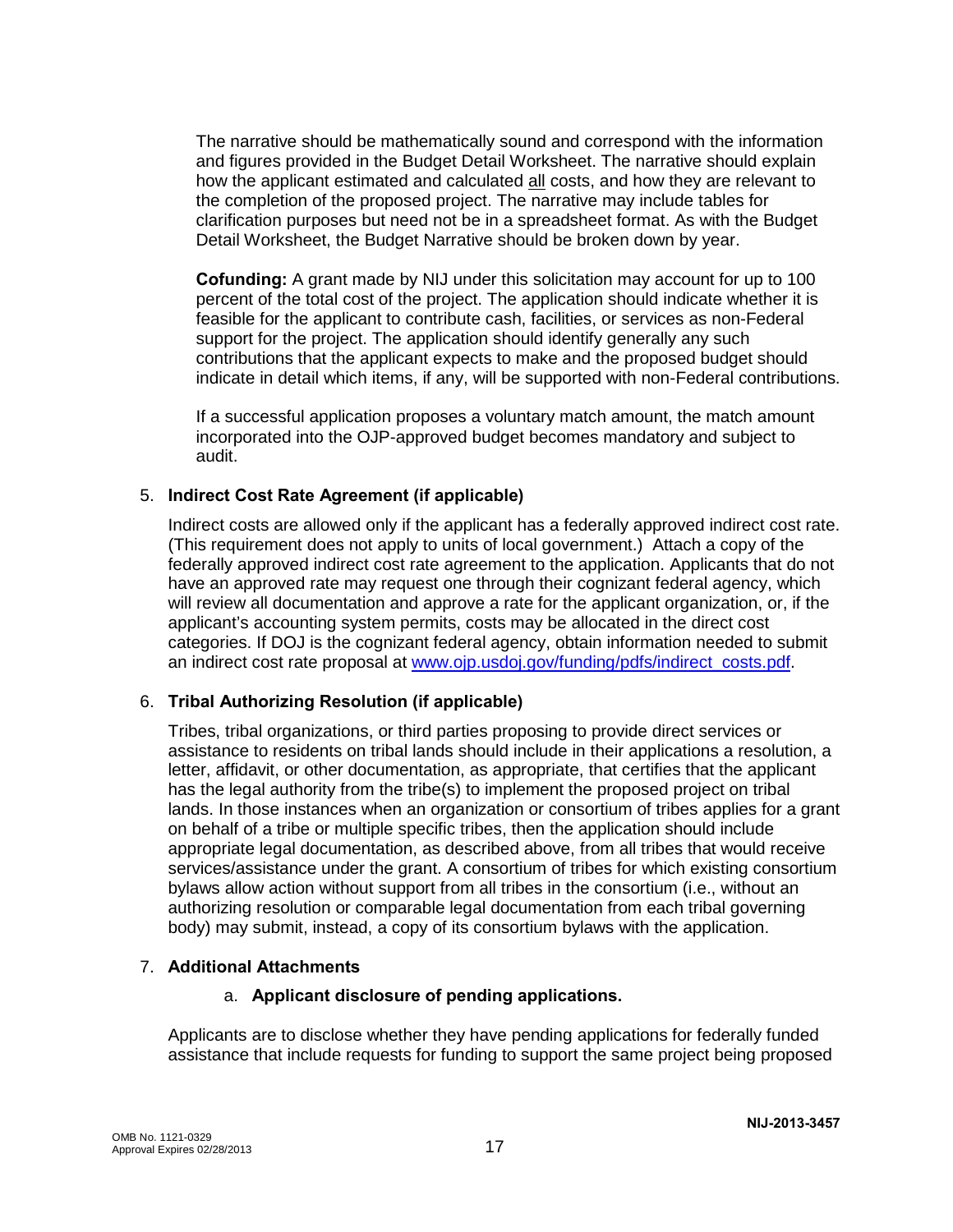under this solicitation and will cover the identical cost items outlined in the budget narrative and worksheet in the application under this solicitation. The disclosure should include both direct applications for federal funding (e.g., applications to federal agencies) and indirect applications for such funding (e.g., applications to State agencies that will be subawarding federal funds).

OJP seeks this information to help avoid any inappropriate duplication of funding. Leveraging multiple funding sources in a complementary manner to implement comprehensive programs or projects is encouraged and is not seen as inappropriate duplication.

Applicants that have pending applications as described above are to provide the following information about pending applications submitted within the last 12 months:

- The Federal or State funding agency.
- The solicitation name/project name.
- Jane Doe, 202/000-0000; jane **Federal or State Funding Agency**<br>DOJ/COPS **Solicitation Name/Project Name Name/Phone/E-mail for Point of Contact at Funding Agency** COPS Hiring Program Jane Doe, 202/000-0000; jane.doe@usdoj.gov HHS/ **Substance** Abuse & Mental Health Services Administration Drug Free **Communities** Mentoring Program/ North County Youth Mentoring Program John Doe, 202/000-0000; john.doe@hhs.gov
- The point of contact information at the applicable funding agency.

Applicants should include the table as a separate attachment, with the file name "Disclosure of Pending Applications," to their application. Applicants that do not have pending applications as described above are to include a statement to this effect in the separate attachment page. (e.g., "[Applicant Name] does not have pending applications submitted within the last 12 months for federally funded assistance that include requests for funding to support the same project being proposed under this solicitation and will cover the identical cost items outlined in the budget narrative and worksheet in the application under this solicitation.")

## b. **Research and Evaluation Independence and Integrity**

If a proposal involves research and/or evaluation, regardless of the proposal's rating under the selection criteria, in order to receive funds, the applicant's proposal must demonstrate research/evaluation independence, including appropriate safeguards to ensure research/evaluation objectivity and integrity.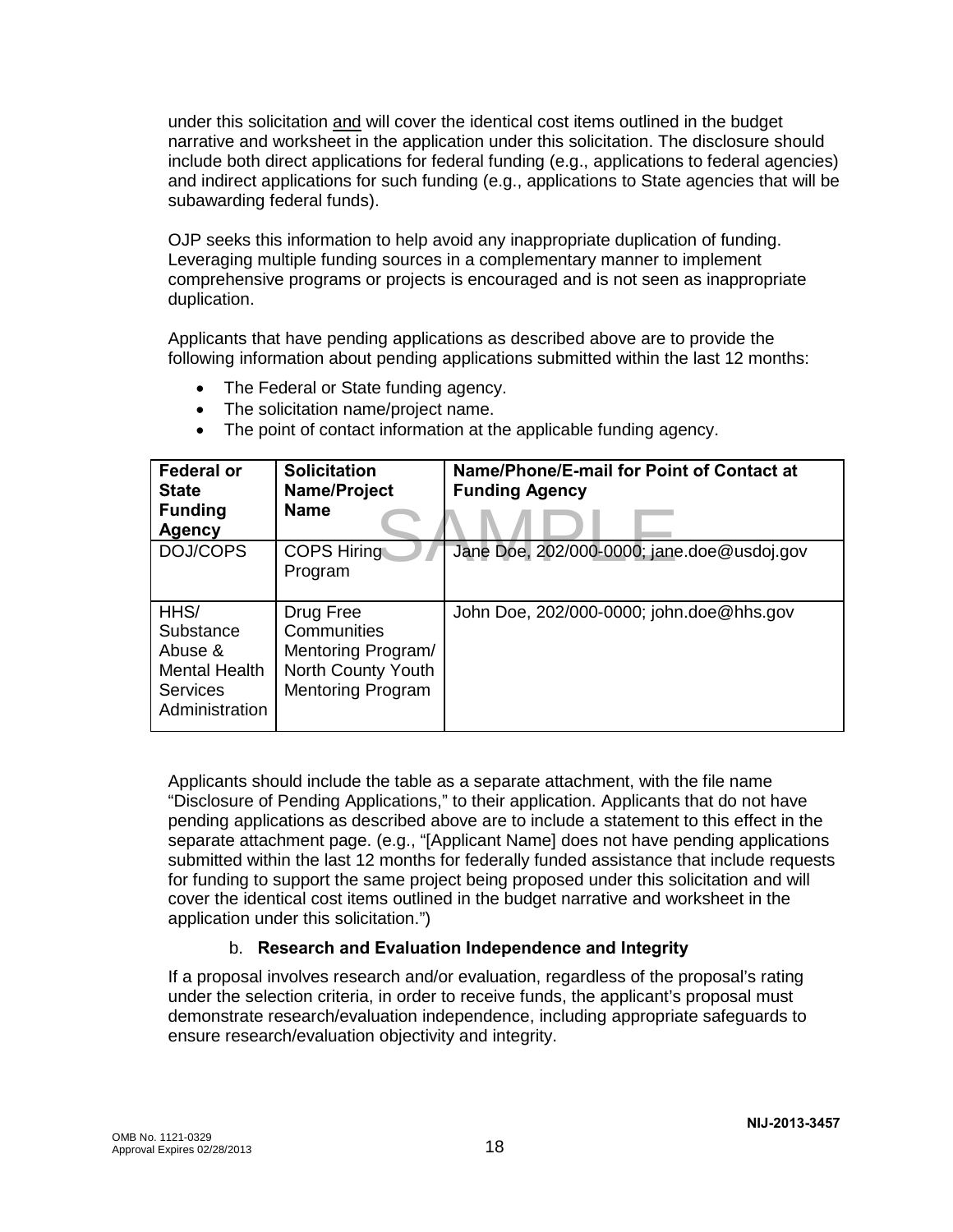For purposes of this solicitation, research and evaluation independence and integrity pertains to ensuring that the design, conduct, or reporting of research/evaluation funded by NIJ grants, cooperative agreements, or contracts will not be biased by any personal or financial conflict of interest on the part of the investigators responsible for the research/evaluation or on the part of the applicant organization. Conflicts can be either actual or apparent. Examples of potential investigator (or other personal) conflict situations may include where an investigator would be in a position to evaluate a spouse's work product (actual conflict), or where an investigator would be in a position to evaluate the work of a former colleague (apparent conflict). With regard to potential organizational conflicts of interest, as one example, generally an organization could not be given a grant to evaluate a project if that organization had itself provided substantial prior technical assistance to that project, as the organization in such an instance would appear to be evaluating the effectiveness of its own prior work. The key is whether a reasonable person understanding all of the facts would be able to have confidence that the results of any research/evaluation project are objective and reliable. Any outside personal or financial interest that casts doubt on that objectivity and reliability is a problem.

In the attachment dealing with research and evaluation independence and integrity, the applicant should explain the process and procedures that the applicant has put in place to identify and eliminate (or, at the very least, mitigate) potential personal or financial conflicts of interest on the part of its staff, consultants, and/or subrecipients. It should also identify any potential organizational conflicts of interest on the part of the applicant with regard to the proposed research/evaluation. If the applicant reasonably believes that no potential personal or organizational conflicts of interest exist, then the applicant should provide a brief narrative explanation of how and why it reached that conclusion.

Where potential personal or organizational conflicts of interest exist, in the attachment, the applicant should identify the safeguards the applicant has or will put in place to eliminate, mitigate, explain, or otherwise address those conflicts of interest.

Considerations in assessing research and evaluation independence and integrity will include, but may not be limited to, the adequacy of the applicant's efforts to identify factors that could affect the objectivity/integrity of the proposed staff and/or the organization in carrying out the research, development, or evaluation activity; and the adequacy of the applicant's existing or proposed remedies to control any such factors.

#### 8. **Other Standard Forms**

Additional forms that OJP may require in connection with an award are available on OJP's funding page at [www.ojp.usdoj.gov/funding/forms.htm.](http://www.ojp.usdoj.gov/funding/forms.htm) For successful applicants, receipt of funds may be contingent upon submission of all necessary forms. Note in particular the following forms:

### a. **Standard Assurances**<sup>\*</sup>

Applicants must read, certify, and submit this form in GMS prior to the receipt of any award funds.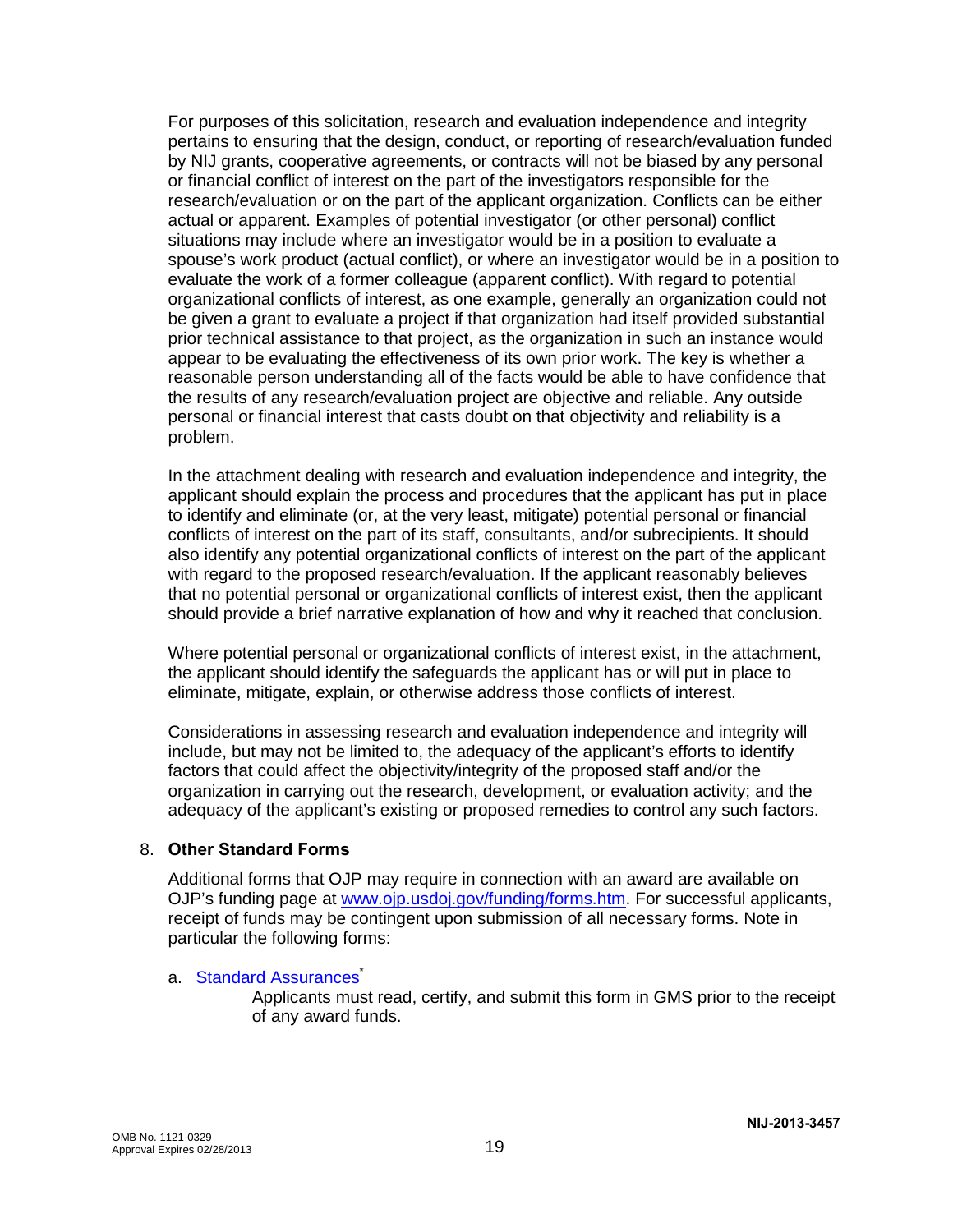- b. [Certifications Regarding Lobbying; Debarment, Suspension and Other Responsibility](http://www.ojp.usdoj.gov/funding/forms/certifications.pdf)  [Matters; and Drug-Free Workplace Requirements](http://www.ojp.usdoj.gov/funding/forms/certifications.pdf)<sup>\*</sup> Applicants must read, certify, and submit in GMS prior to the receipt of any
- c. [Accounting System and Financial Capability Questionnaire](http://www.ojp.usdoj.gov/funding/forms/financial_capability.pdf)

Any applicant (other than an individual) that is a non-governmental entity and that has not received any award from OJP within the past 3 years, must download, complete, and submit this form.

\*These OJP Standard Assurances and Certifications are forms which applicants accept in GMS. They are not additional forms to be uploaded at the time of application submission.

# **Selection Criteria**

**Statement of the Problem** (Understanding of the problem and its importance)*—*20%

### **Project/Program Design and Implementation** (Quality and technical merit)—30%

1. Awareness of the state of current research.

award funds.

- 2. Soundness of methods and analytic and technical approach.
- 3. Feasibility of proposed project and awareness of pitfalls.
- 4. Innovation and creativity (when appropriate).

**Capabilities/Competencies** (Capabilities, demonstrated productivity, and experience of applicants)—20%

- 1. Qualifications and experience of proposed staff.
- 2. Demonstrated ability of proposed staff and organization to manage the effort.
- 3. Adequacy of the plan to manage the project, including how various tasks are subdivided and resources are used.
- 4. Successful past performance on NIJ grants and contracts (when applicable).

#### **Budget**—5%

*NOTE: The budget should be complete, cost effective, and allowable (e.g., reasonable, allocable, and necessary for project activities.) Budget narratives should generally demonstrate how applicants will maximize cost effectiveness of grant expenditures. Budget narratives should demonstrate cost effectiveness in relation to potential alternatives and the goals of the project. [1](#page-20-0)* 

- 1. Total cost of the project relative to the perceived benefit (cost effectiveness).
- 2. Appropriateness of the budget relative to the level of effort.
- 3. Use of existing resources to conserve costs.

 $\overline{\phantom{a}}$ 

<span id="page-20-0"></span><sup>&</sup>lt;sup>1</sup> Generally speaking, a reasonable cost is a cost that, in its nature or amount, does not exceed that which would be incurred by a prudent person under the circumstances prevailing at the time the decision was made to incur the costs.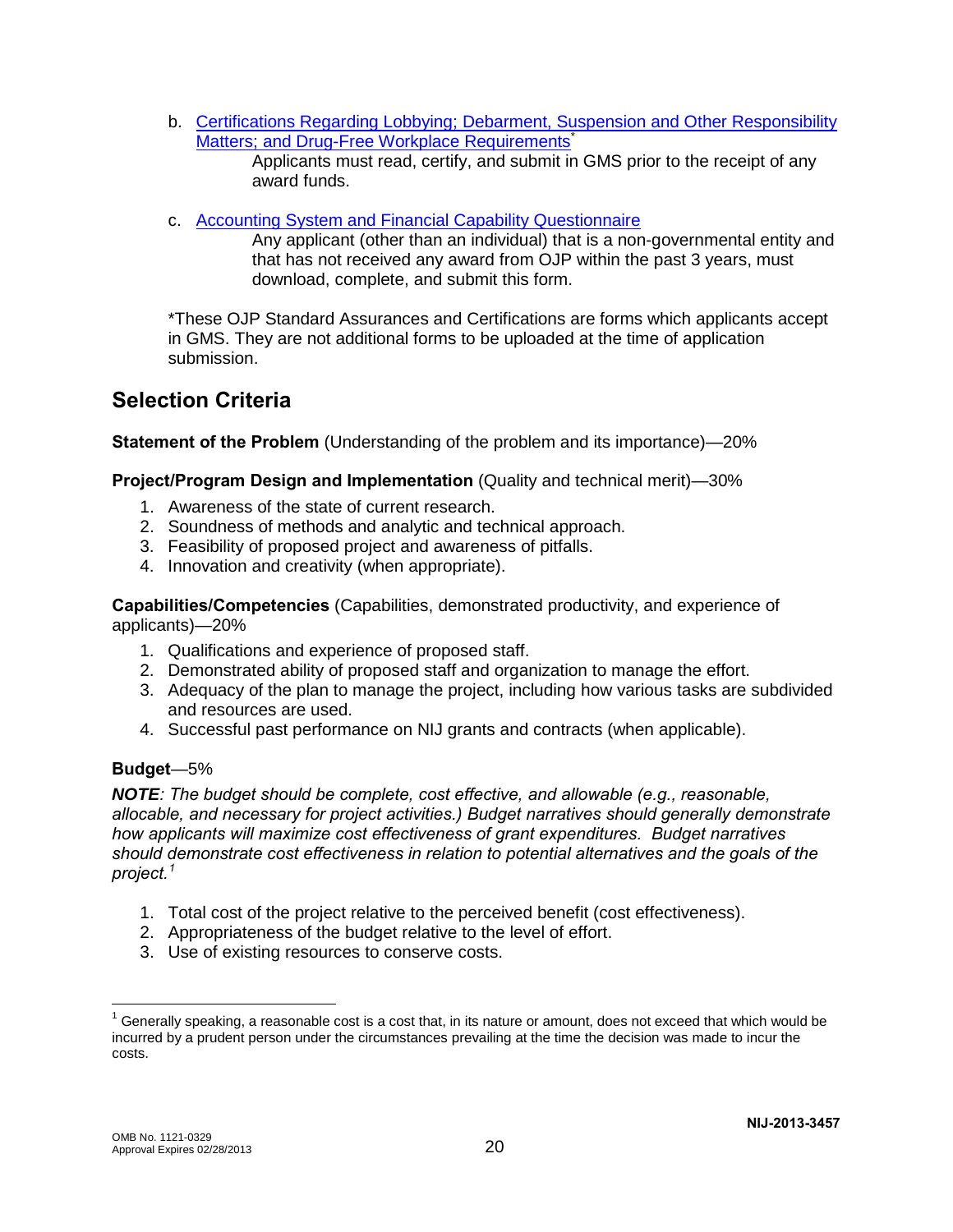**Impact/Outcomes and Evaluation** (Relevance to policy and practice)—20%

- 1. Potential for significant advances in scientific or technical understanding of the problem.
- 2. Potential for significant advances in the field.
- 3. Relevance for improving the policy and practice of criminal justice and related agencies in the United States and improving public safety, security, and quality of life.
- 4. Affordability and cost-effectiveness of proposed products, when applicable (e.g., purchase price and maintenance costs for a new technology or cost of training to use the technology).

## **Relevance of the project for policy and practice in the United States**

Higher quality applications clearly explain the practical implications of the project. They connect technical expertise with criminal justice policy and practice. To ensure that the project has strong relevance for policy and practice, some researchers and technologists collaborate with practitioners and policymakers. The application may include letters showing support from practitioners, but they carry less weight than clear evidence of the applicant's understanding of how policymakers and practitioners can best use and benefit from the proposed work. While a partnership may affect State or local activities, it should also have broader implications for other communities nationwide.

### **Dissemination Strategy**—5%

- 1. Well-defined plan for the grant recipient to disseminate results to appropriate audiences, including researchers, practitioners, and policymakers.
- 2. Suggestions for print and electronic products that NIJ should consider developing for practitioners and policymakers.
- 3. If applicable, a clear strategy leading to the adoption into practice of any equipment or software.

# **Review Process**

OJP is committed to ensuring a fair and open process for awarding grants. NIJ reviews the application to make sure that the information presented is reasonable, understandable, measurable, and achievable, as well as consistent with the solicitation.

Peer reviewers will review the applications submitted under this solicitation that meet basic minimum requirements. NIJ may use either internal peer reviewers, external peer reviewers, or a combination, to review the applications. An external peer reviewer is an expert in the subject matter of a given solicitation who is NOT a current DOJ employee. An internal reviewer is a current DOJ employee who is well-versed or has expertise in the subject matter of this solicitation. A peer review panel will evaluate, score, and rate applications that meet basic minimum requirements. Peer reviewers' ratings and any resulting recommendations are advisory only. In addition to peer review ratings, considerations for award recommendations and decisions may include, but are not limited to, underserved populations, geographic diversity, strategic priorities, past performance, and available funding.

The Office of the Chief Financial Officer (OCFO), in consultation with NIJ, reviews applications for potential discretionary awards to evaluate the fiscal integrity and financial capability of applicants, examines proposed costs to determine if the Budget Detail Worksheet and Budget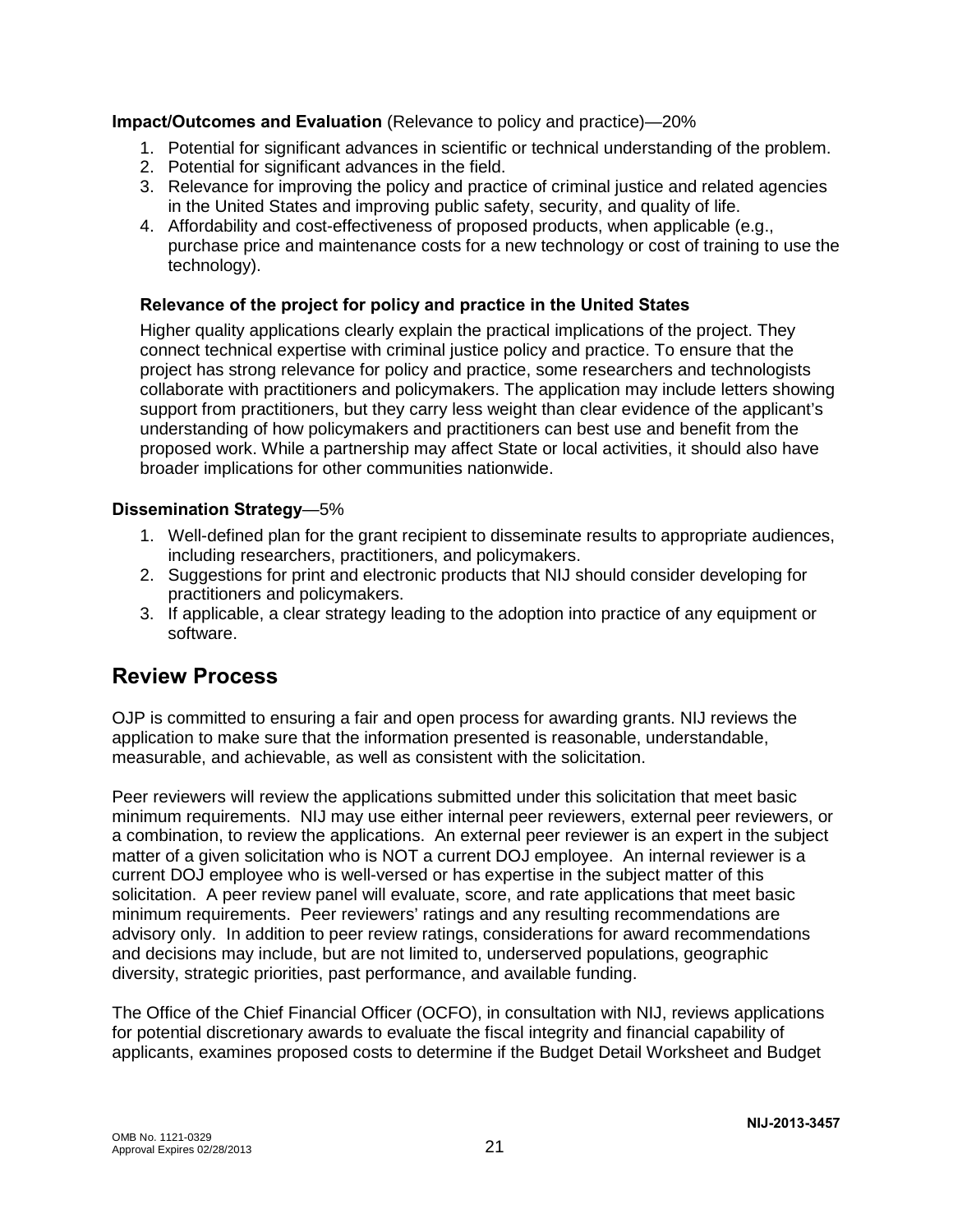Narrative accurately explain project costs, and determines whether costs are reasonable, necessary, and allowable under applicable federal cost principles and agency regulations.

All final award decisions will be made by the Director of the National Institute of Justice, who may consider factors including, but not limited to, underserved populations, geographic diversity, strategic priorities, past performance, and available funding when making awards.

# **Additional Requirements**

Applicants selected for awards must agree to comply with additional legal requirements upon acceptance of an award. OJP encourages applicants to review the information pertaining to these additional requirements prior to submitting an application. Additional information for each requirement can be found at [www.ojp.usdoj.gov/funding/other\\_requirements.htm.](http://www.ojp.usdoj.gov/funding/other_requirements.htm)

- [Civil Rights Compliance](http://www.ojp.usdoj.gov/about/ocr/statutes.htm)
- Civil Rights Compliance Specific to State Administering Agencies
- Faith-Based and Other Community Organizations
- Confidentiality
- Research and the Protection of Human Subjects
- Anti-Lobbying Act
- Financial and Government Audit Requirements
- National Environmental Policy Act (NEPA)
- DOJ Information Technology Standards (if applicable)
- Single Point of Contact Review
- Non-Supplanting of State or Local Funds
- Criminal Penalty for False Statements
- Compliance with [Office of Justice Programs Financial Guide](http://www.ojp.usdoj.gov/financialguide/index.htm)
- Suspension or Termination of Funding
- Nonprofit Organizations
- For-profit Organizations
- Government Performance and Results Act (GPRA)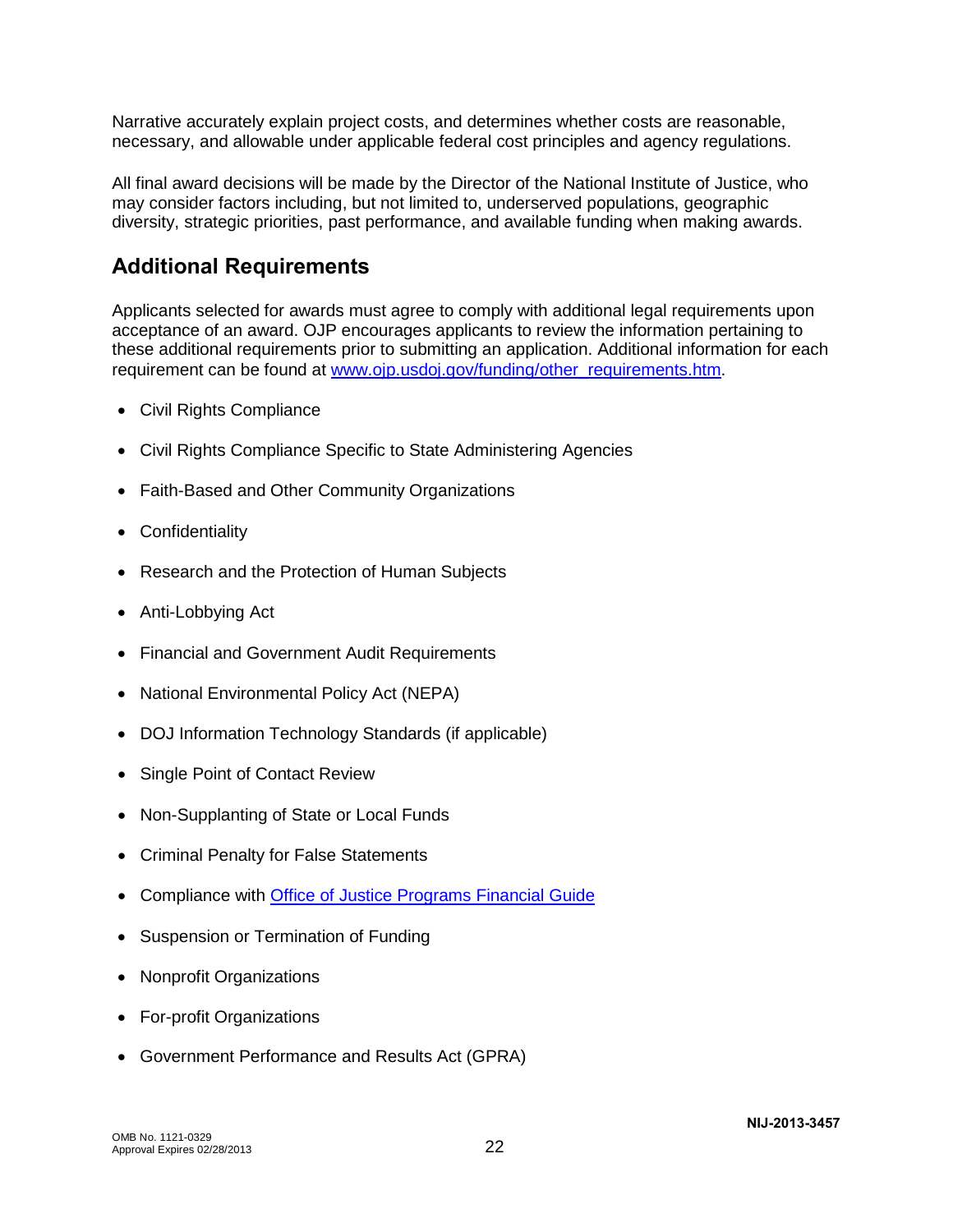- Rights in Intellectual Property
- Federal Funding Accountability and Transparency Act of 2006 (FFATA)
- Awards in Excess of \$5,000,000 Federal Taxes Certification Requirement
- Policy and Guidance for Conference Approval, Planning, and Reporting
- OJP Training Guiding Principles for Grantees and Subgrantees

If a proposal is funded, the award recipient will be required to submit several reports and other materials, including:

**Final substantive report:** The final report should be a comprehensive overview of the project and should include a detailed description of the project design, data, and methods; a full presentation of scientific findings, placed in the context of existing literature; a thorough discussion of the implications of the project findings for criminal justice practice and policy in the United States; etc. It must contain an abstract of no more than 600 words and an executive summary of 2,500 to 4,000 words.

A draft of the final report, abstract, and executive summary must be submitted 90 days before the end date of the grant. The draft final report will be peer reviewed upon submission. The reviews will be forwarded to the principal investigator with suggestions for revisions. The author must then submit the revised final report, abstract, and executive summary by the end date of the grant. The abstract, executive summary, and final report must be submitted in electronic format.

**Interim reports:** Grantees must submit quarterly financial reports, semi-annual progress reports, a final progress report, and, if applicable, an annual audit report in accordance with Office of Management and Budget Circular A–133. Future awards and fund drawdowns may be withheld if reports are delinquent.

**Data sets:** NIJ requires submission of all data sets (original, intermediate, and final) produced or collected for the funded project, and any artifact associated with the project data. Included with the final sets of data should be the plan outlined in the Data Archiving Plan section of the proposal.

# **How to Apply**

Applicants must submit applications through Grants.gov. Applicants must first register with Grants.gov in order to submit an application through Grants.gov, a "one-stop storefront" to find federal funding opportunities and apply for funding. Find complete instructions on how to register and submit an application at [www.Grants.gov.](http://www.grants.gov/) Applicants that experience technical difficulties during this process should call the Grants.gov Customer Support Hotline at **800**-**518**- **4726** or **606–545–5035**, 24 hours a day, 7 days a week, except federal holidays. Registering with Grants.gov is a one-time process; however, **processing delays may occur, and it can take several weeks** for first-time registrants to receive confirmation and a user password. OJP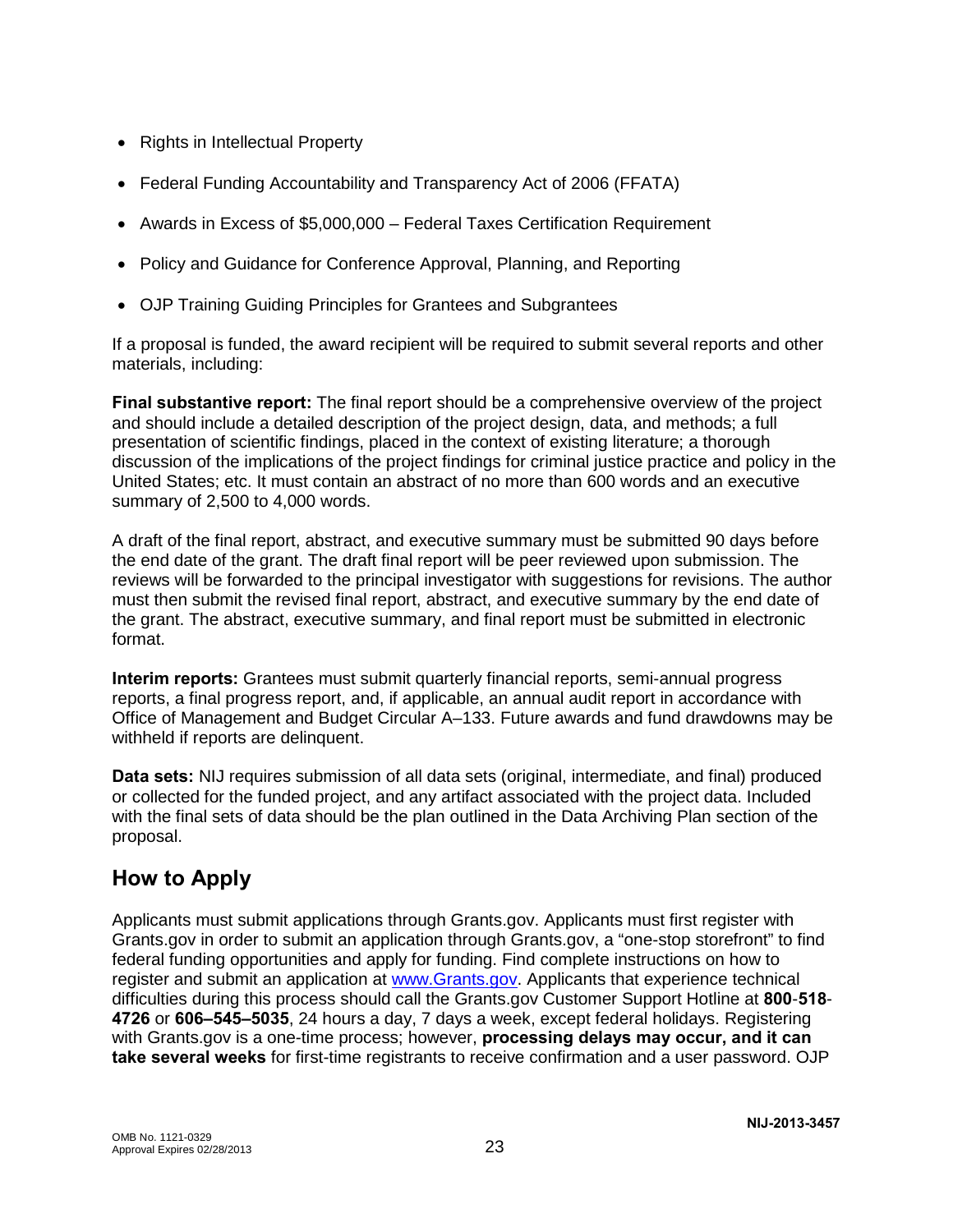encourages applicants to **register several weeks before** the application submission deadline. In addition, OJP urges applicants to submit applications 72 hours prior to the application due date to allow time to receive validation messages or rejection notifications from Grants.gov, and to correct in a timely fashion any problems that may have caused a rejection notification.

**Note:** NIJ encourages all prospective applicants to sign up for Grants.gov email notifications regarding this solicitation. If this solicitation is cancelled or modified, individuals who sign up with Grants.gov for email updates will be notified.

All applicants are required to complete the following steps:

- 1. **Acquire a Data Universal Numbering System (DUNS) number.** In general, the Office of Management and Budget requires that all applicants (other than individuals) for federal funds include a DUNS number in their applications for a new award or a supplement to an existing award. A DUNS number is a unique nine-digit sequence recognized as the universal standard for identifying and differentiating entities receiving federal funds. The identifier is used for tracking purposes and to validate address and point of contact information for federal assistance applicants, recipients, and subrecipients. The DUNS number will be used throughout the grant life cycle. Obtaining a DUNS number is a free, one-time activity. Call Dun and Bradstreet at 866–705–5711 to obtain a DUNS number or apply online at [www.dnb.com.](http://www.dnb.com/) A DUNS number is usually received within 1-2 business days.
- 2. **Acquire registration with the System for Award Management (SAM). SAM replaces the Central Contractor Registration (CCR) database** as the repository for standard information about federal financial assistance applicants, recipients, and subrecipients. OJP requires all applicants (other than individuals) for federal financial assistance to maintain current registrations in the SAM database. Applicants must be registered in SAM to successfully register in Grants.gov. (Previously, organizations that had submitted applications via Grants.gov were registered with CCR, as it was a requirement for Grants.gov registration. SAM registration replaces CCR as a pre-requisite for Grants.gov registration.) Applicants must **update or renew their SAM registration annually** to maintain an active status.

Applicants that were previously registered in the CCR database must, at a minimum:

- Create a SAM account;
- Log in to SAM and migrate permissions to the SAM account (all the entity registrations and records should already have been migrated).

Applicants that were not previously registered in the CCR database must register in SAM prior to registering in Grants.gov. Information about SAM registration procedures can be accessed at [www.sam.gov.](https://www.sam.gov/portal/public/SAM/?portal:componentId=1f834b82-3fed-4eb3-a1f8-ea1f226a7955&portal:type=action&interactionstate=JBPNS_rO0ABXc0ABBfanNmQnJpZGdlVmlld0lkAAAAAQATL2pzZi9uYXZpZ2F0aW9uLmpzcAAHX19FT0ZfXw**)

3. **Acquire an Authorized Organization Representative (AOR) and a Grants.gov username and password**. Complete the AOR profile on Grants.gov and create a username and password. The applicant organization's DUNS number must be used to complete this step. For more information about the registration process, go to [www.grants.gov/applicants/get\\_registered.jsp.](http://www.grants.gov/applicants/get_registered.jsp)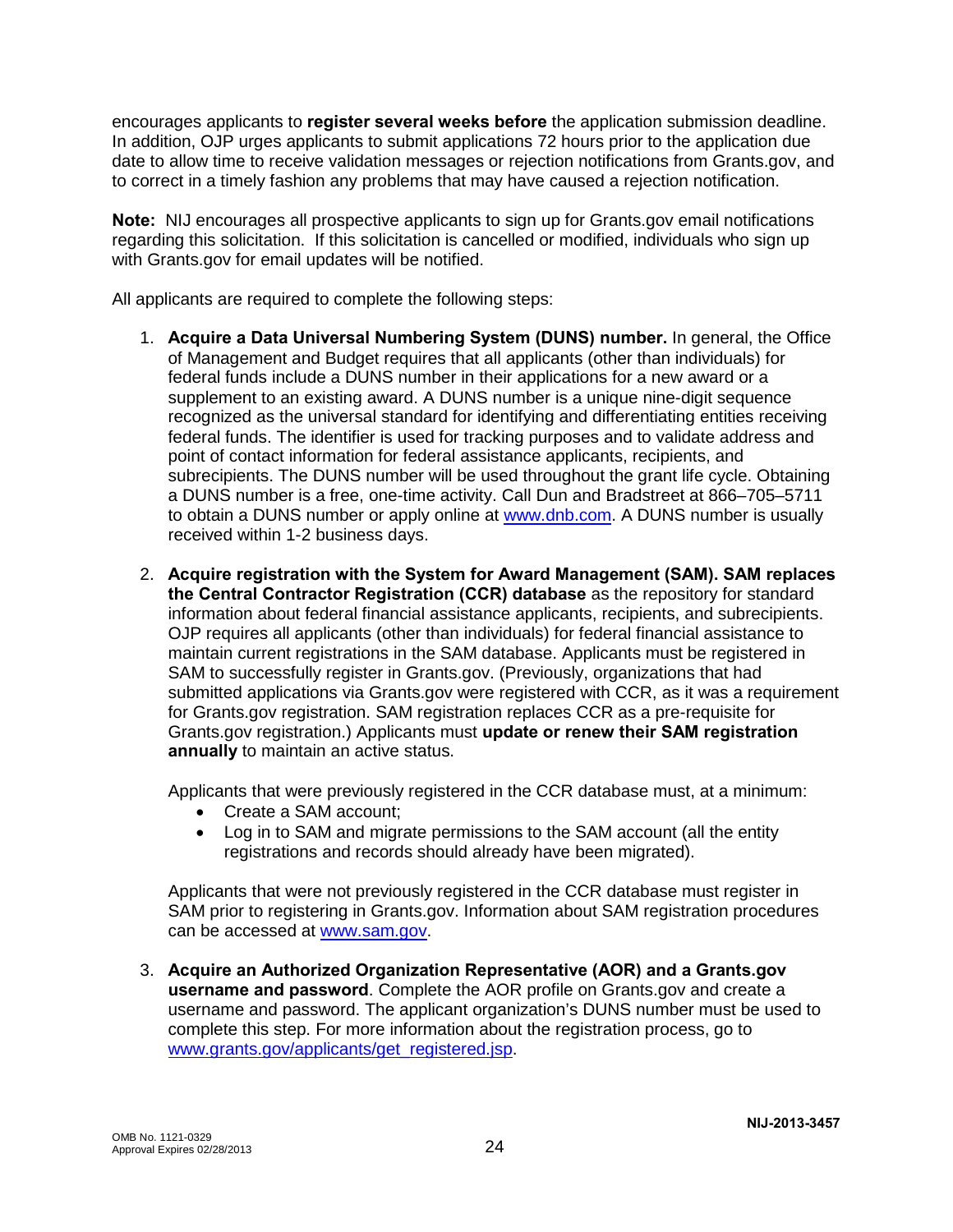- 4. **Acquire confirmation for the AOR from the E-Business Point of Contact (E-Biz POC).** The E-Biz POC at the applicant organization must log into Grants.gov to confirm the applicant organization's AOR. Note that an organization can have more than one AOR.
- 5. **Search for the funding opportunity on Grants.gov.** Use the following identifying information when searching for the funding opportunity on Grants.gov. The Catalog of Federal Domestic Assistance (CFDA) number for this solicitation is 16.560, titled *"*National Institute of Justice Research, Evaluation, and Development Project Grants*,"* and the funding opportunity number is NIJ-2013-3457.
- 6. **Complete the Disclosure of Lobbying Activities.** All applicants must complete this information. Applicants that expend any funds for lobbying activities must provide the detailed information requested on the form, *Disclosure of Lobbying Activities* (SF-LLL). Applicants that do not expend any funds for lobbying activities should enter "N/A" in the required highlighted fields.
- 7. **Submit an application consistent with this solicitation by following the directions in Grants.gov.** Within 24–48 hours after submitting the electronic application, the applicant should receive an e-mail validation message from Grants.gov. The message will state whether the application has been received and validated, or rejected due to errors, with an explanation. **Important:** OJP urges applicants to submit applications **at least 72 hours prior** of the application due date to allow time to receive validation messages or rejection notifications from Grants.gov, and to correct in a timely fashion any problems that may have caused a rejection notification.

**Note: Grants.gov only permits the use of specific characters in names of attachment files. Valid file names may only include the following characters: A-Z, a-z, 0-9, underscore (\_), hyphen (-), space, and period. Grants.gov will forward the application to OJP's Grants Management System (GMS). GMS does not accept executable file types as application attachments**. These disallowed file types include, but are not limited to, the following extensions: ".com," ".bat," ".exe," ".vbs," ".cfg," ".dat," ".db," ".dbf," ".dll," ".ini," ".log," ".ora," ".sys," and ".zip."

### **Note: Duplicate Applications**

If an applicant submits multiple versions of an application, NIJ will review the most recent version submitted.

### **Experiencing Unforeseen Grants.gov Technical Issues**

Applicants that experience unforeseen Grants.gov technical issues beyond their control that prevent them from submitting their application by the deadline must e-mail the NIJ contact identified in the Contact Information section on the title page **within 24 hours after the application deadline** and request approval to submit their application. The e-mail must describe the technical difficulties, and include a timeline of the applicant's submission efforts, the complete grant application, the applicant's DUNS number, and any Grants.gov Help Desk or SAM tracking number(s). **Note: NIJ does not automatically approve requests***.* After the program office reviews the submission, and contacts the Grants.gov or SAM Help Desks to validate the reported technical issues, OJP will inform the applicant whether the request to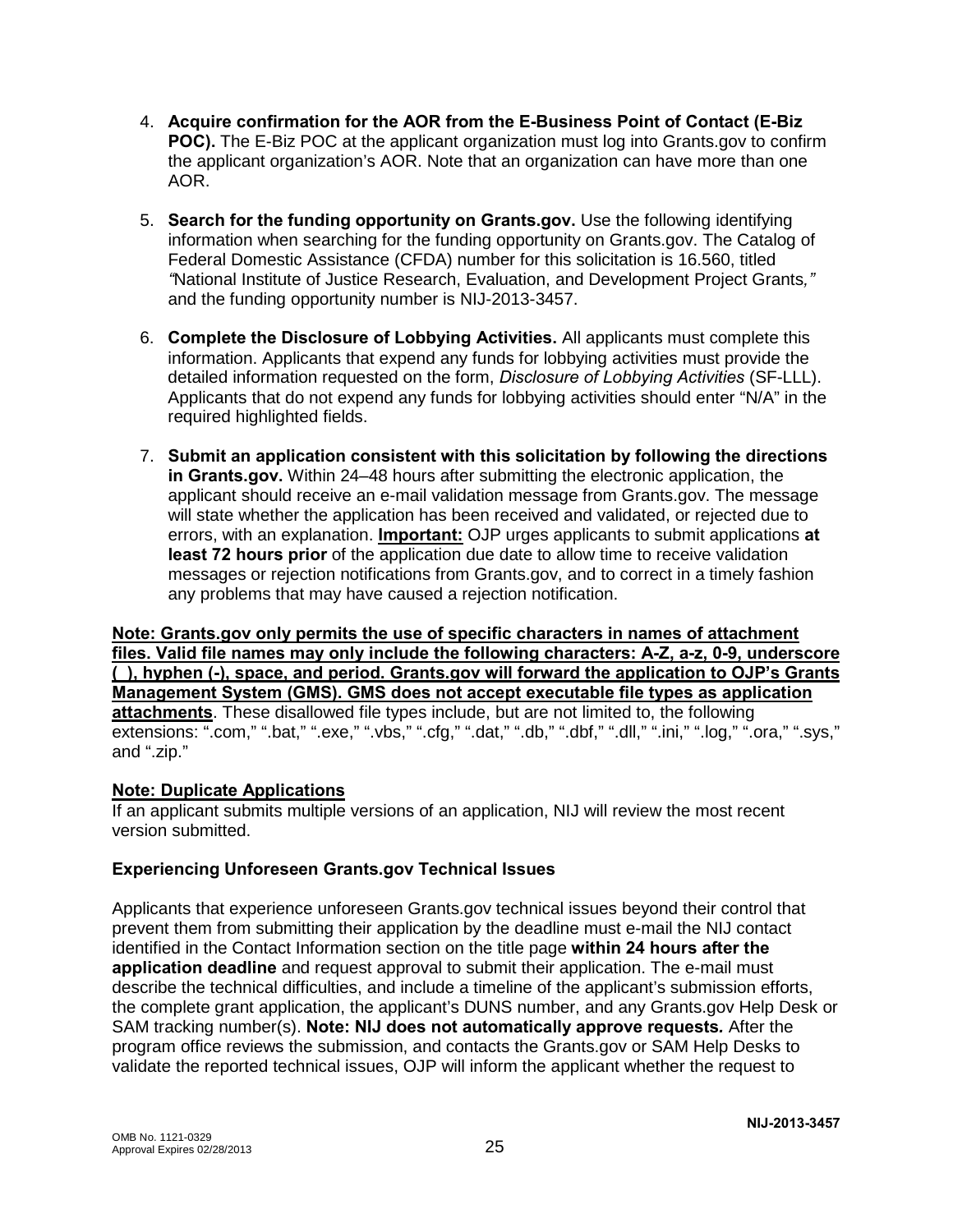submit a late application has been approved or denied. If the technical issues reported cannot be validated, OJP will reject the application as untimely.

The following conditions are not valid reasons to permit late submissions: (1) failure to register in sufficient time, (2) failure to follow Grants.gov instructions on how to register and apply as posted on its Web site, (3) failure to follow each instruction in the OJP solicitation, and (4) technical issues with the applicant's computer or information technology environment, including firewalls.

Notifications regarding known technical problems with Grants.gov, if any, are posted at the top of the OJP funding Web page at [www.ojp.usdoj.gov/funding/solicitations.htm.](http://www.ojp.gov/funding/solicitations.htm)

## **Provide Feedback to OJP on This Solicitation**

To assist OJP in improving its application and award processes, we encourage applicants to provide feedback on this solicitation, the application submission process, and/or the application review/peer review process. Feedback may be provided to [OJPSolicitationFeedback@usdoj.gov.](mailto:OJPSolicitationFeedback@usdoj.gov)

**IMPORTANT:** This email is for feedback and suggestions only. Replies are **not** sent from this mailbox. If you have specific questions on any program or technical aspect of the solicitation, **you must** directly contact the appropriate number or email listed on the front of this solicitation document. These contacts are provided to help ensure that you can directly reach an individual who can address your specific questions in a timely manner.

If you are interested in being a reviewer for other OJP grant applications, please email your resume to [ojppeerreview@lmbps.com.](mailto:ojppeerreview@lmbps.com) The OJP Solicitation Feedback email account will not forward your resume. **Note:** Neither you nor anyone else from your organization can be a peer reviewer in a competition in which you or your organization have submitted an application.